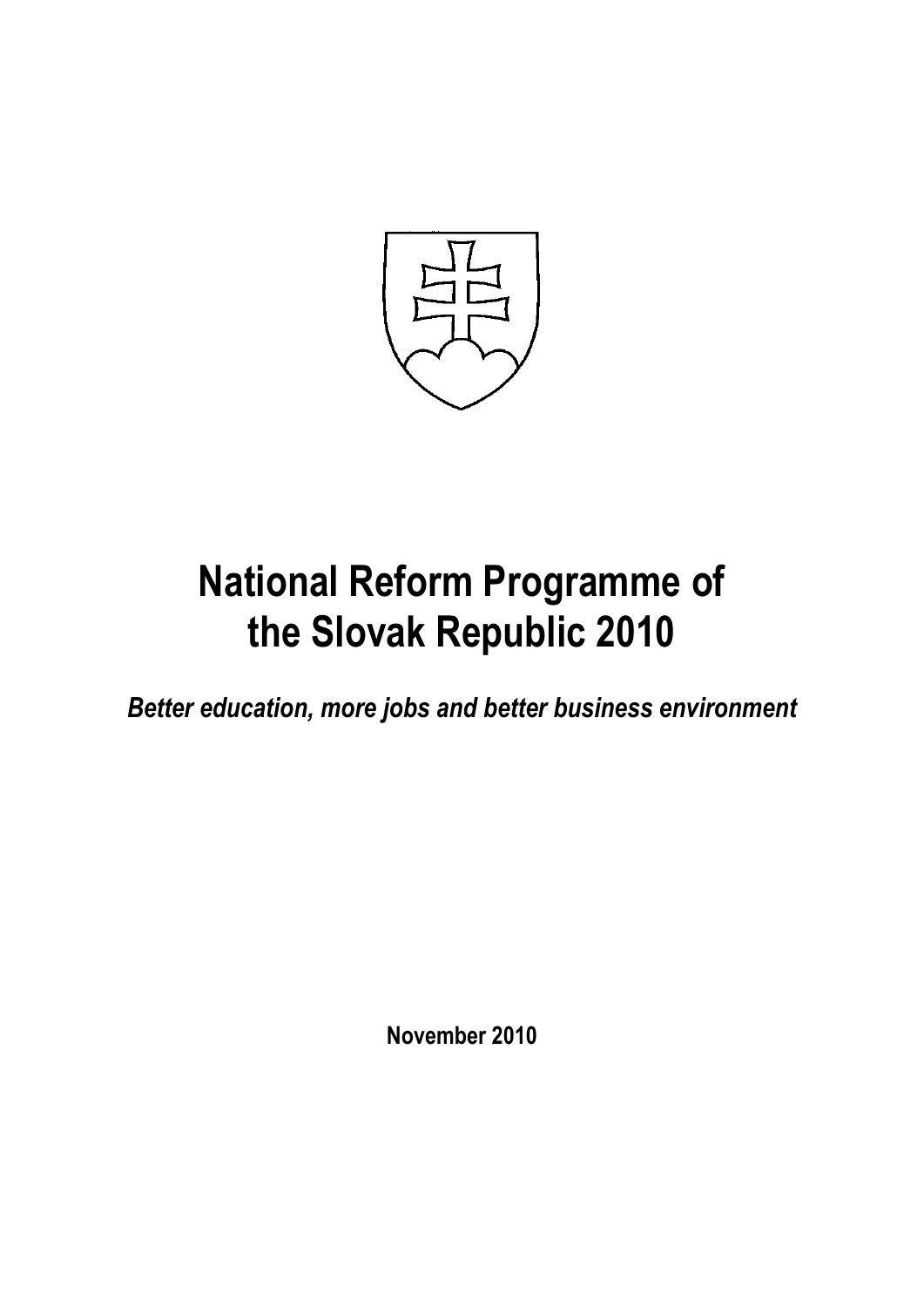

# **Contents**

| $\mathbf{1}$   |  |
|----------------|--|
| $\mathbf{2}$   |  |
| 2.1            |  |
| 2.2            |  |
| 3 <sup>1</sup> |  |
| $\overline{4}$ |  |
| 4.1            |  |
| 4.2            |  |
| 4.3            |  |
| 4.4            |  |
| 4.5            |  |
|                |  |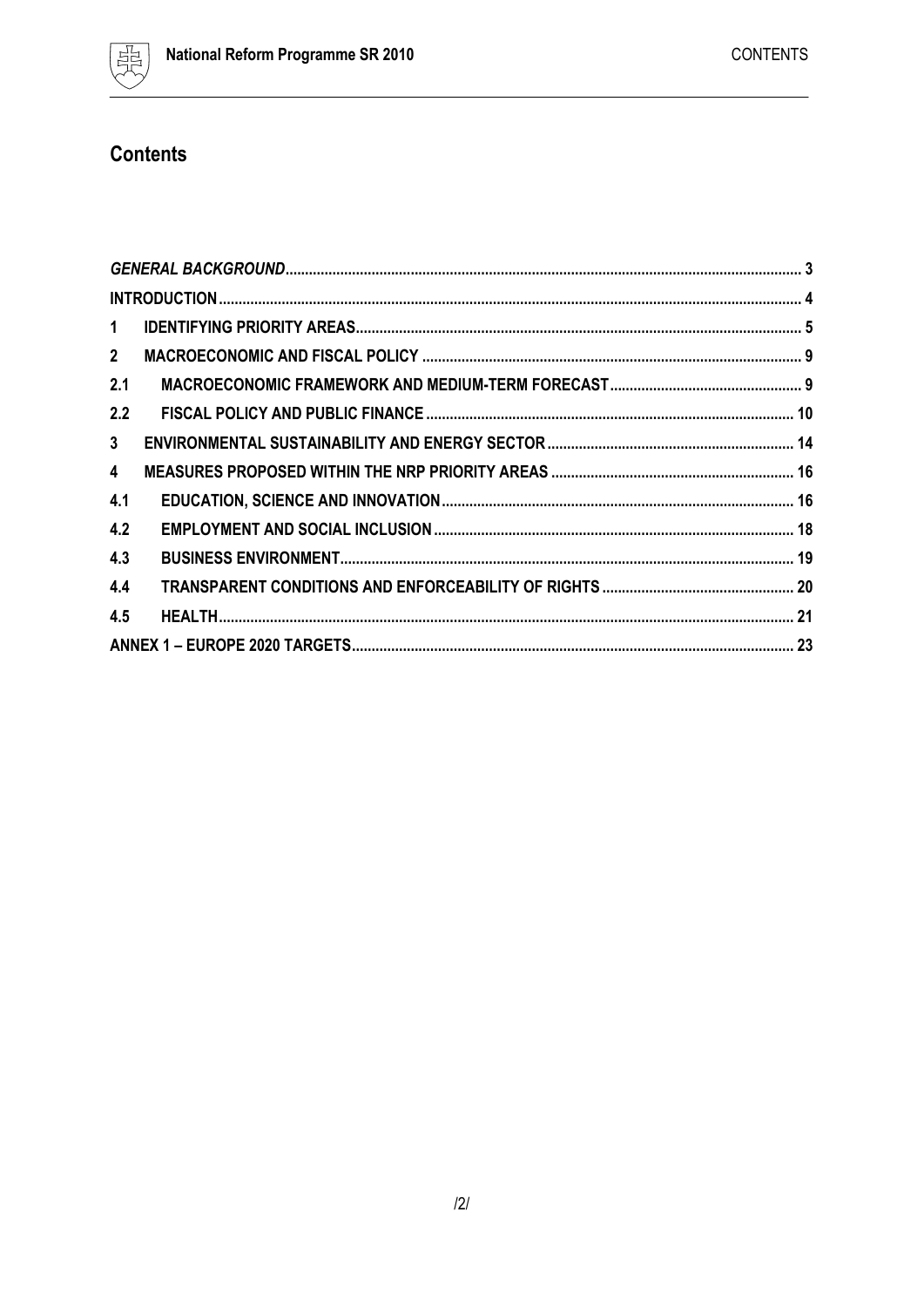

l

## <span id="page-2-0"></span>*General background*

*Europe 2020 is a joint EU strategy for the coming decade to ensure sustainable economic growth, including the overcoming of the economic crisis, and creation of new jobs. The strategy was finally approved by the Council in June 2010. Europe 2020 is a follow-up to the existing Lisbon Strategy that focused on economic growth and employment. Launched in 2000, the Lisbon Strategy was based on the understanding of the need to increase the productivity and competitiveness of the EU while, at the same time, reinforcing social cohesion in order for the EU to be able to face global competition, technological advancement and challenges arising from population ageing. The Lisbon agenda was revised in 2005, shifting its focus primarily to economic growth and creating more and better jobs.* 

*Given the intertwined nature of EU economies, it is more effective to coordinate actions taken by all Member States with respect to structural policies from the EU level, even though these policies fall within the remit of individual Member States. Member States can also seek inspiration from examples of successful countries. A consensus exists within the EU on the general focus of the economic and employment policies of its Member States as described in the Europe 2020 Integrated Guidelines. The guidelines specify key priorities for macroeconomic and microeconomic reforms, as well as reforms in the labour market. The basic framework for the preparation of structural policies consists of the integrated guidelines and five headline targets which should be reflected in measures adopted by the Member States<sup>1</sup> .*

*As requested by the European Commission, this draft NRP mainly identifies macro-structural bottlenecks to growth and proposes measures to address them, in line with the Europe 2020 Integrated Guidelines. It was prepared on the basis of documents and information provided by individual ministries, takes into consideration short-term structural measures approved by the Slovak Government in September 2010, and in line with the Manifesto of the Government of the Slovak Republic.*

*Using the EU-wide targets specified by the Council, the Member States were asked to set their national targets reflecting their specific situations and circumstances. The Slovak Government has set the national targets based on consultations with the Commission in order to verify their compliance with the EU level headline targets (national targets proposed under the Europe 2020 strategy are included in Annex 1). With respect to the fact that the proposed targets do not exhaustively cover all factors that are necessary in order to increase economic growth, employment and living standards in Slovakia, the Government will prepare, by April 2011, a comprehensive proposal of national indicators for structural policies implemented under the Europe 2020 strategy with the focus on result indicators; the document will become part of the Slovak National Programme of Reforms.* 

*In April 2011, the Slovak Government will submit a full National Reform Program to the Commission in line with the so-called "European semester" schedule , which will contain individual measures specified in more detail, along with a detailed timetable for their implementation, and funding secured for this purpose. Based on a thorough analysis, the Slovak Government will also set national targets. When drafting the measures, the Government will take into account opinions and experience from relevant experts, representatives of*  employers as well as employees, and the non-governmental sector, and ensure that the *impacts* of the *proposed measures are assessed in a transparent manner.*

<sup>1</sup> The Integrated Guidelines are included in the official Slovak version of National Reform Programme of the Slovak Republic 2010 in Annex 2.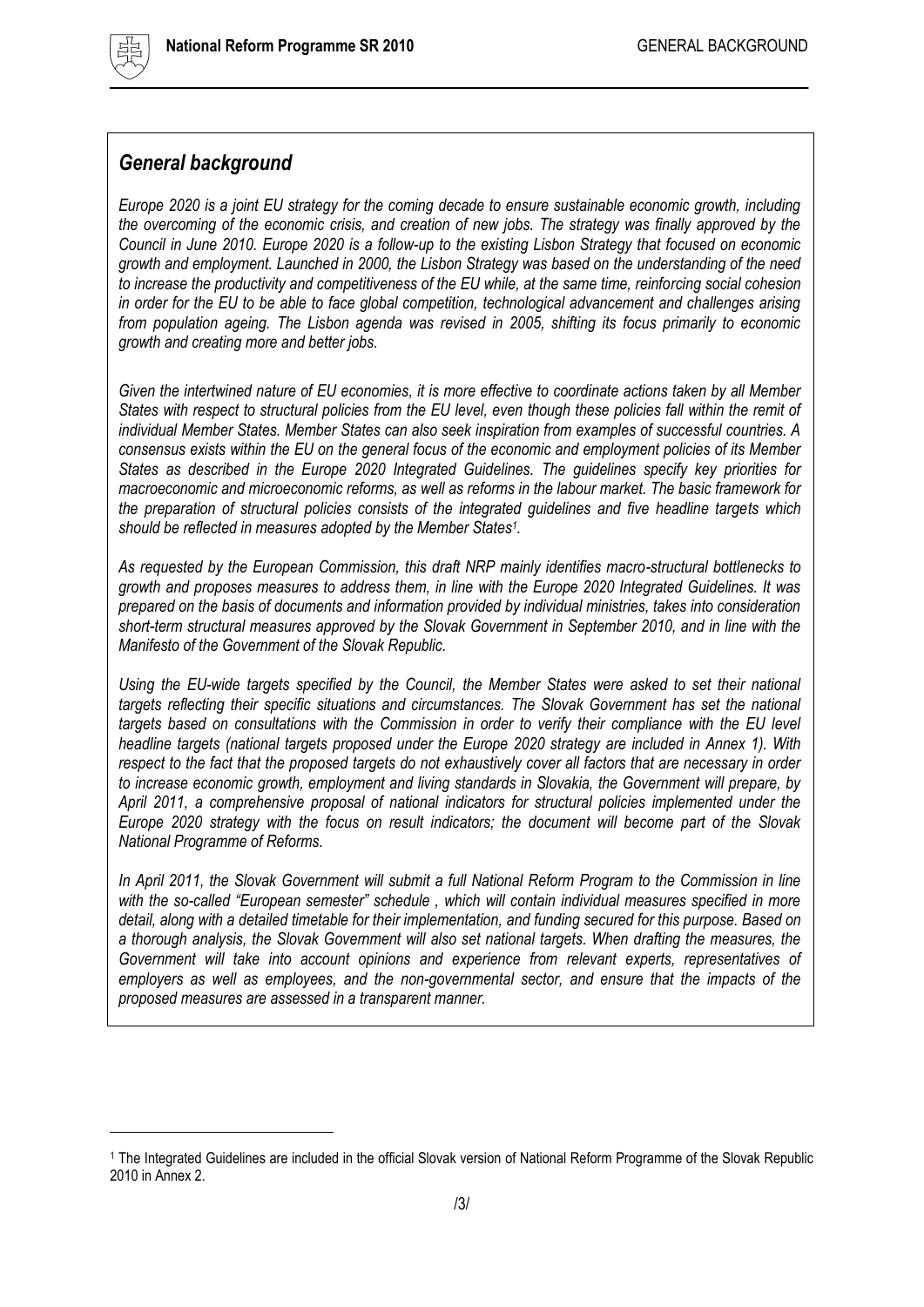

## <span id="page-3-0"></span>**Introduction**

The Slovak economy is slowly recovering from the economic crisis. On the one hand, GDP is expected to grow at a rate of 4% this year; on the other hand, the labour market still remains affected by the crisis and is only expected to stabilise by the end of 2010. Slovakia's public finance deficit for 2010 will amount to nearly 8% of GDP, which will also be reflected in an increased public debt. In this respect, it is extremely important for Slovakia to not only overcome the current crisis as soon as possible, but to also achieve robust economic growth and better quality of life over the long-term. This requires consolidating public finances and creating new jobs.

The economic crisis has further strengthened the need to remove obstacles that are slowing down long-term sustainable economic and social development in Slovakia. Removing the barriers to economic growth and improvements in the quality of life is one of the priority objectives of the Government. Economic development and improving the quality of life represent interconnected objectives, since economic growth is also essential to the non-material advancement of a country and should remain among the key concerns of an economic policy.

Targets such as higher employment, productivity and social cohesion have also been defined at the EU level. The performance of structural policies that fall within the competence of the Member States was in the past coordinated under the so-called Lisbon Strategy, and is now covered by the Europe 2020 strategy. Yet, the political will to implement necessary measures is even more important than the institutional framework. The Government therefore commits to create conditions to ensure that the real convergence of the Slovak economy will be in the long run based on economic growth and promote social cohesion. This requires creation of new knowledge and subsequent efficient application in practice. It is necessary to increase the quality of education, research and development, reduce the long-term unemployment rate, and remove barriers in order to facilitate more effective utilisation of business sector potential. With respect to the growth in productivity, it is equally important to gradually increase spending on education and R&D both in the public but, in particular, the private sector. Effective allocation of funds requires institutional reform in both of these areas.

The National Reform Programme of the Slovak Republic 2010 (NRP) contains measures to be implemented by the Slovak Government in the upcoming period in order to enhance economic growth and improve the quality of life in Slovakia.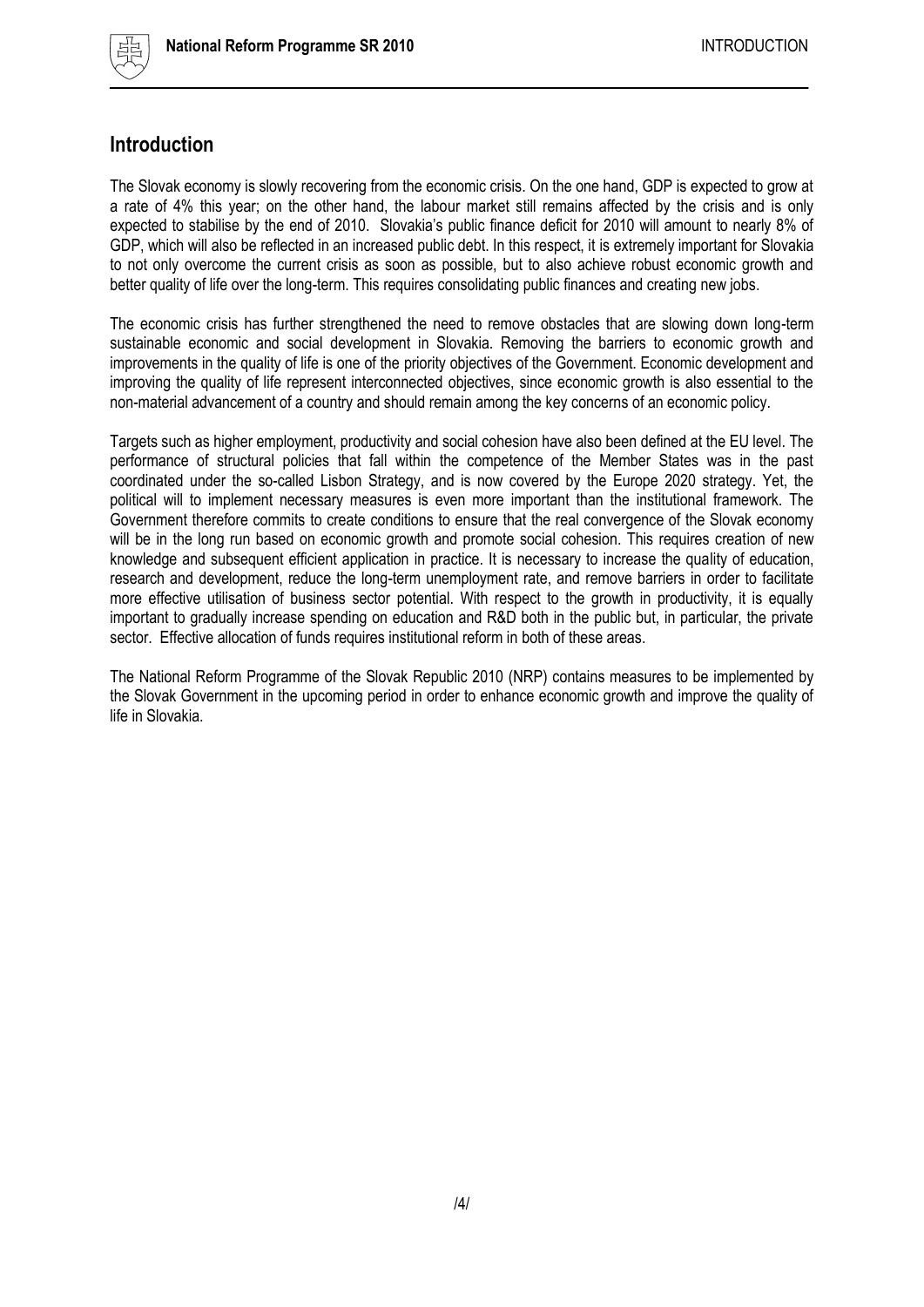

# <span id="page-4-0"></span>**1 Identifying priority areas**

Economic development measured by GDP growth and improvements in the quality of life are mutually interconnected objectives, because economic growth is also essential to facilitating the non-material sustainable development of countries. To that end, NRP priorities were largely indentified by comparing decomposition of Slovak GDP with that of the EU-15 average. On the other hand, there are many other aspects of life which should be monitored more closely and, where necessary, corrected by public policies; hence, NRP priorities also take into account additional factors which do not necessarily contribute to a higher GDP growth, but improve the quality of life.

GDP was broken down in two steps. Firstly, GDP per capita was divided into three basic components: (1) labour productivity; (2) labour market; and (3) demography. Secondly, two of the basic components - labour productivity and labour market - were further subdivided. Consequently, GDP per capita was broken down into ten components. Comparing the level of these components against advanced EU Member States enables us to identify those production factors in which the Slovak economy shows the largest lag and which, therefore, represent the greatest potential for future GDP growth in Slovakia.

Slovakia's GDP per capita is considerably lagging behind the EU-15 average. The difference is, to a large degree, caused by lower labour productivity in Slovakia (64% of the EU-15 level). Similarly to other new Member States, the difference in labour productivity reflects lower capital input per employee and a lower level of total factor productivity. The labour market represents the second factor, with a negative impact on GDP per capita, though to a lesser degree than labour productivity (91% of the EU-15 level). The demography component has a positive impact on total GDP per capita (107% of the EU-15 level) due to an above-average share of population at the productive age.



*Source: European Commission, Ministry of Finance of the Slovak Republic*

This GDP decomposition has helped us identify five components which show the largest potential for GDP per capita growth in Slovakia:

- under labour productivity, the components crucial to the convergence of the Slovak economy include *total factor productivity* and *capital formation.* Despite considerable progress, they are still significantly lagging behind the EU-15 level.
- under the labour market, two components require special attention. The first one, *employment rate of young people,* fell noticeably between 2001 and 2007, having moved even further away from the EU-15 average. This development is, however, more than compensated for by their growing participation in tertiary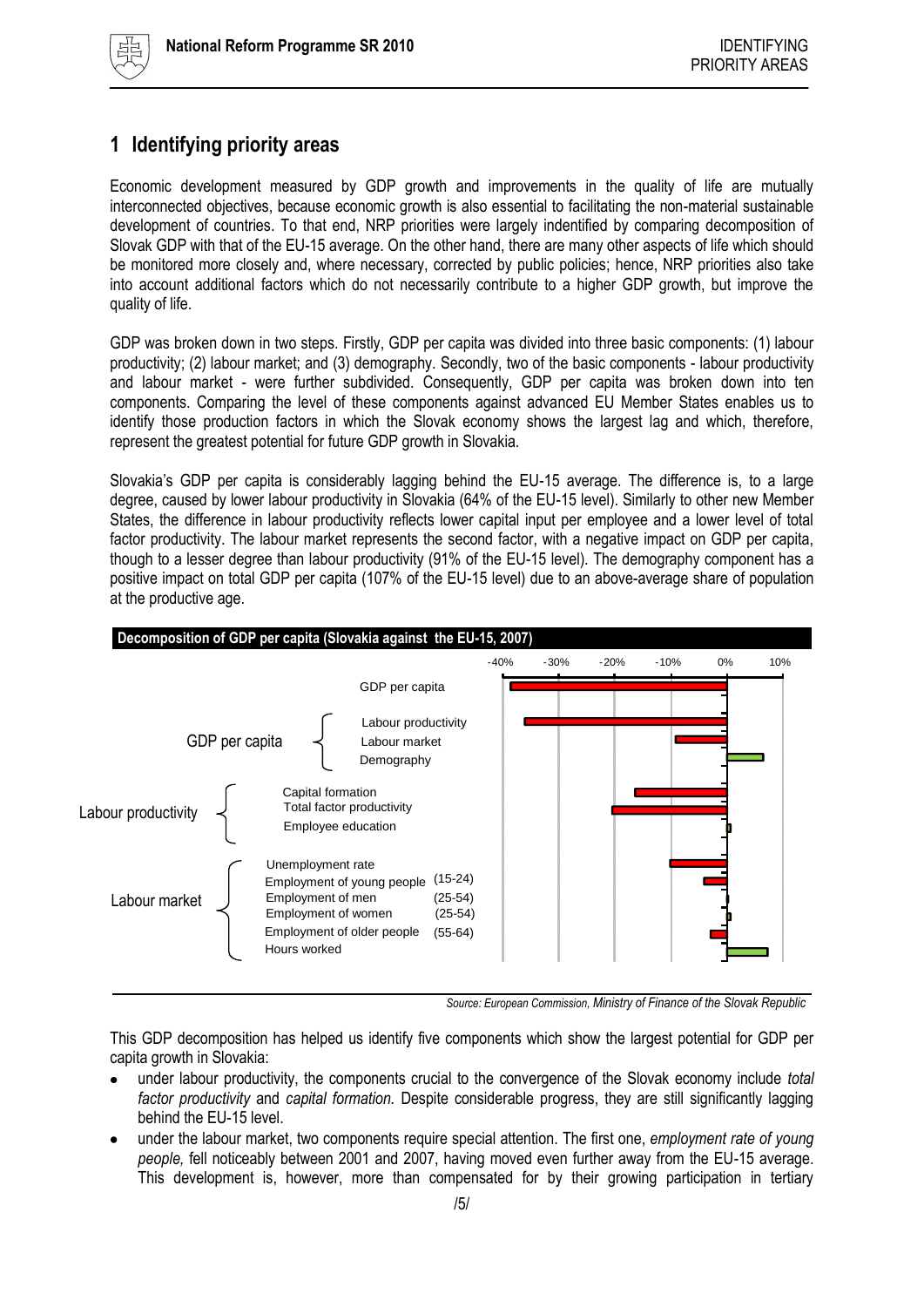

 $\overline{a}$ 

education, which will have a positive effect on labour productivity in the future. The second important component is *the employment rate of older people,* which has increased due to an increase in the retirement age, but still remains significantly below the EU-15 average. The third component is *the unemployment rate,* which still remains relatively high, even though it has dropped considerably in recent years.

the demography component is important from a long-term aspect, i.e., in the moment when the share of population in the productive age starts decreasing, thus negatively influencing overall economic growth. Therefore, it is absolutely necessary to focus on problems related to, for example, the fiscal sustainability of the pension system. Currently, the share of the productive-age population in Slovakia is above the EU-15 average, which means that the demography component does not adversely contribute to a relatively lower GDP per capita in Slovakia.

The GDP decomposition has expressly indicated the need to increase overall productivity in the economy, increase employment of older people, and cut the unemployment rate. In a small, under-capitalised economy, it is extremely difficult to increase total factor productivity without the involvement of foreign capital and know-how. From a medium-term perspective, Slovakia needs to create conditions for enhanced innovation development. Innovation potential is driven by quality higher education on the one hand, and by a suitable business environment on the other. The GDP decomposition thus indirectly, through low labour productivity, draws attention in particular to such areas as education, business conditions, innovation, and information technologies.



The priorities were identified using an approach introduced in a study prepared by the National Bank of Slovakia<sup>2</sup>. The study also takes into account additional areas which have only an indirect effect on GDP growth but contribute to a better quality of life. Such areas are identified on the basis of research in welfare economics and the subjective perception of welfare. Welfare economics has the largest number of practical applications in the area of education and health. The priority of ensuring high-quality education thus stems not only from material indicators, but also from the need to ensure equal opportunities. As far as the subjective perception of welfare is concerned, attention should primarily be paid to the need to enhance confidence in the economy and ensure the enforceability of judicial protection of rights and reduction of corruption; these goals may better be accomplished through effective and transparent public administration. The subjective perception of welfare is closely related to health, employment and social relations. While the role of economic policy is clearly evident in the first two areas, it has only a limited application in the case of family relations.

<sup>2</sup> [Structural Policy Challenges in Slovakia. Discussion paper 1/2010. National Bank of Slovakia,](http://www.nbs.sk/_img/Documents/PUBLIK/DP_1-2010_Ako%20sa%20najest%20z%20grafov.pdf)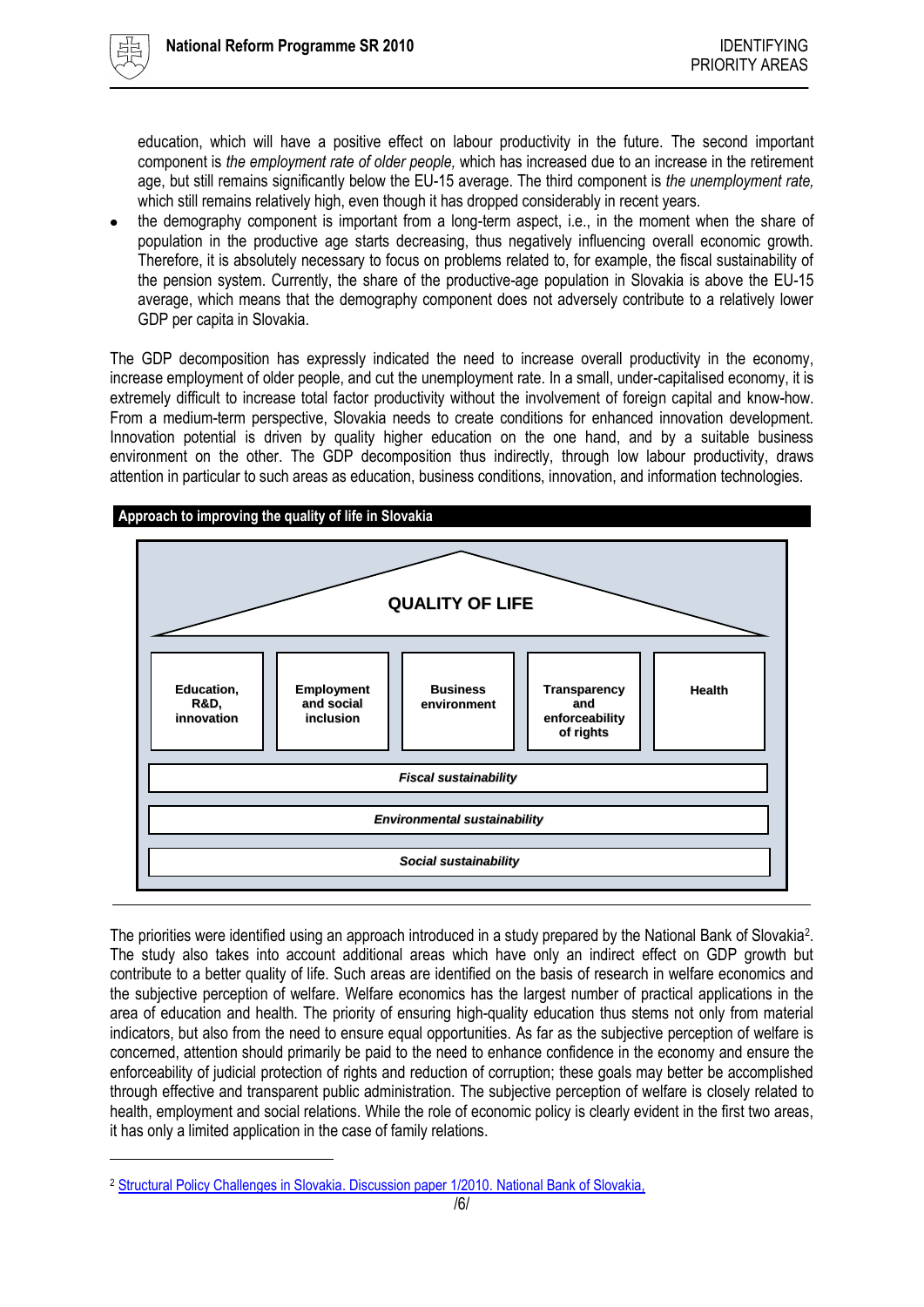

Recommendations made by the European Commission also focus on these areas<sup>3</sup>. According to the Commission, Slovakia should improve its public finances and reallocate public spending towards education, research and development, and infrastructure. It should also increase the effectiveness of education and R&D systems, as well as improve the business environment and reduce unemployment. All Commission recommendations are included in a separate box.

Structural policies often miss out on the limits of public policy. Therefore, it is necessary to underscore that efforts towards a better quality of life must also take into account long-term fiscal, environmental and social sustainability. Sound public finances are the cornerstone of prosperity in any society. On the one hand, they ensure macroeconomic stability, thus contributing to more robust economic growth; on the other hand, they promote inter-generational justice in that they do not overburden subsequent generations. The need to have longterm sustainable public finances is now underscored by population ageing.

Environmental sustainability is most frequently associated with global warming and reducing the energy intensity of the economy. It is increasingly important to ensure the good quality of the environment; therefore, economic policy should pay more attention to environmental costs, especially in the case of major projects.

Social sustainability is generally linked with income gaps, where Slovakia, along with the Czech Republic and Slovenia, ranks among the most egalitarian Member States. It is therefore necessary to instead concentrate on the effectiveness and efficiency of redistribution policies, mainly with respect to addressing the problems of marginalised social groups. The most effective instrument to ensure the growth of income of the population is to increase employment; therefore, social inclusion and poverty reduction are discussed in a sub-chapter on employment and social inclusion.

In addition to the three essential prerequisites briefly discussed above, the following areas were also identified by the Slovak Government as important for long-term strong economic growth and improvement in the quality of life in Slovakia:

- $\bullet$ education, R&D, and innovation;
- employment and social inclusion;
- business environment;
- transparent conditions and enforceability of rights;  $\bullet$
- health.

l

#### **European Commission: Macro-Structural Bottlenecks to Growth in Slovakia**

*Reducing the high general government structural deficit and ensuring long-term sustainability of public finances in view of the population ageing.*

The significant structural deficit persisted during good times and increased further during the crisis, also taking into account some uncertainty regarding potential output. Expected growth of age-related expenditure, especially in the health sector, poses an additional challenge in the longer term.

*Ensuring reallocation of public spending towards growth-enhancing items, including education, R&D and infrastructure.* The share of spending in growth enhancing items, in particular R&D, education and capital expenditure is low in Slovakia compared to its peers. Increasing their share would support real convergence of the economy, given diminishing scope for technological catch-up.

*Implementing the necessary reforms to ensure better quality of public spending and in particular that the additional expenditure for education and R&D are used efficiently.*

There are inefficiencies in Slovakia's education and R&D systems. Addressing them, in particular by strengthening links between research and business sectors, and refocusing education towards labour market needs would support potential output.

<sup>3</sup> European Commission (2010), Macro-Structural Bottlenecks to Growth in EU Member States.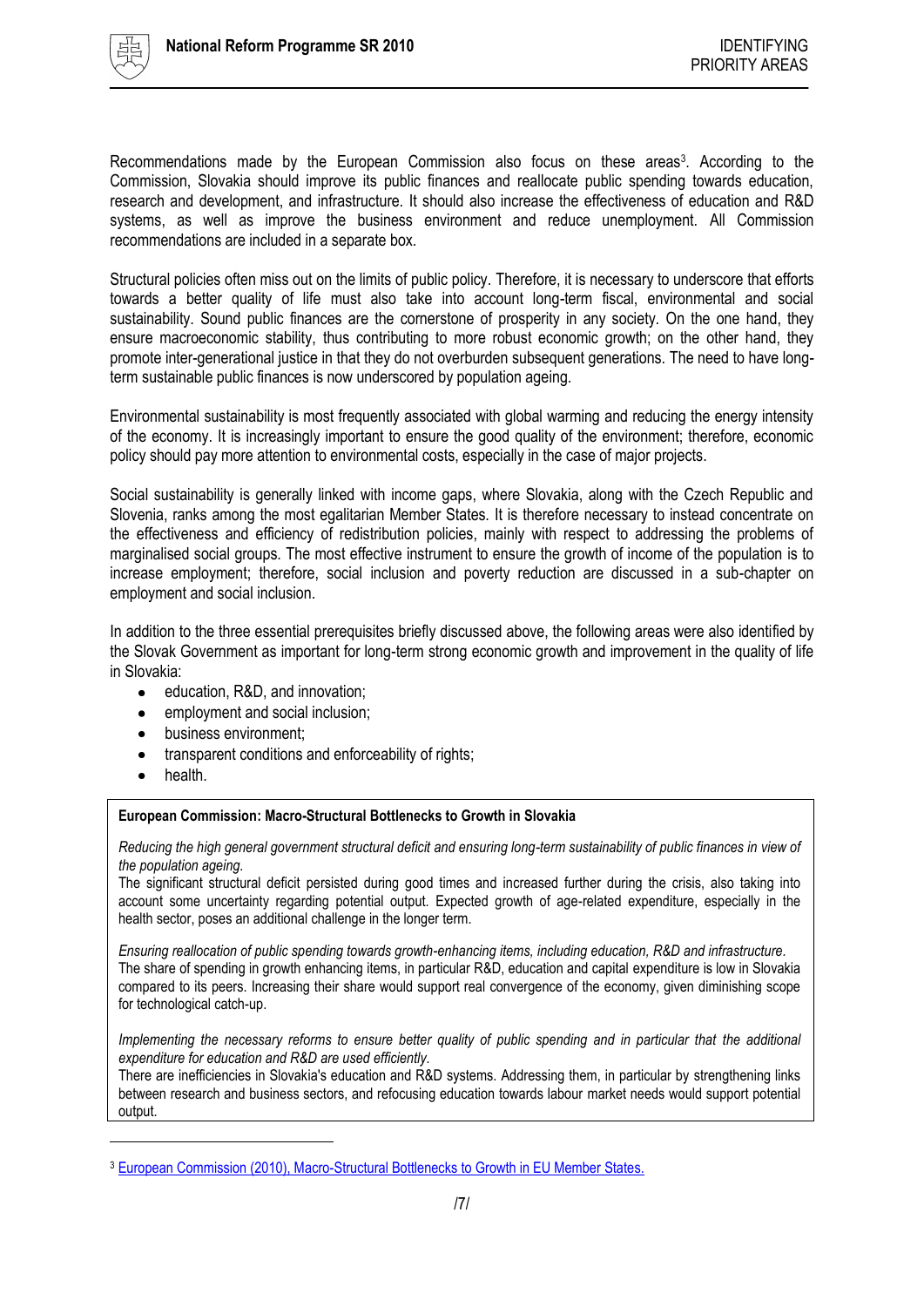

*Ensuring wage and price adjustment to sustain competitiveness, while improving the business environment*. The rapid appreciation of the Slovak REER over the recent years points to a need for careful monitoring of relative prices and costs vis-à-vis Slovakia's competitors. Improvements in the business environment would help maintain competitiveness..

*Ensuring full utilisation of the economy's labour potential, by tackling the long-term unemployed and marginalised groups.* Unemployment, including long-term unemployment, remained high even during the economic boom. Structural problems on the labour market need to be addressed..

*Source: European Commission (2010), Macro-Structural Bottlenecks to Growth in EU Member States.*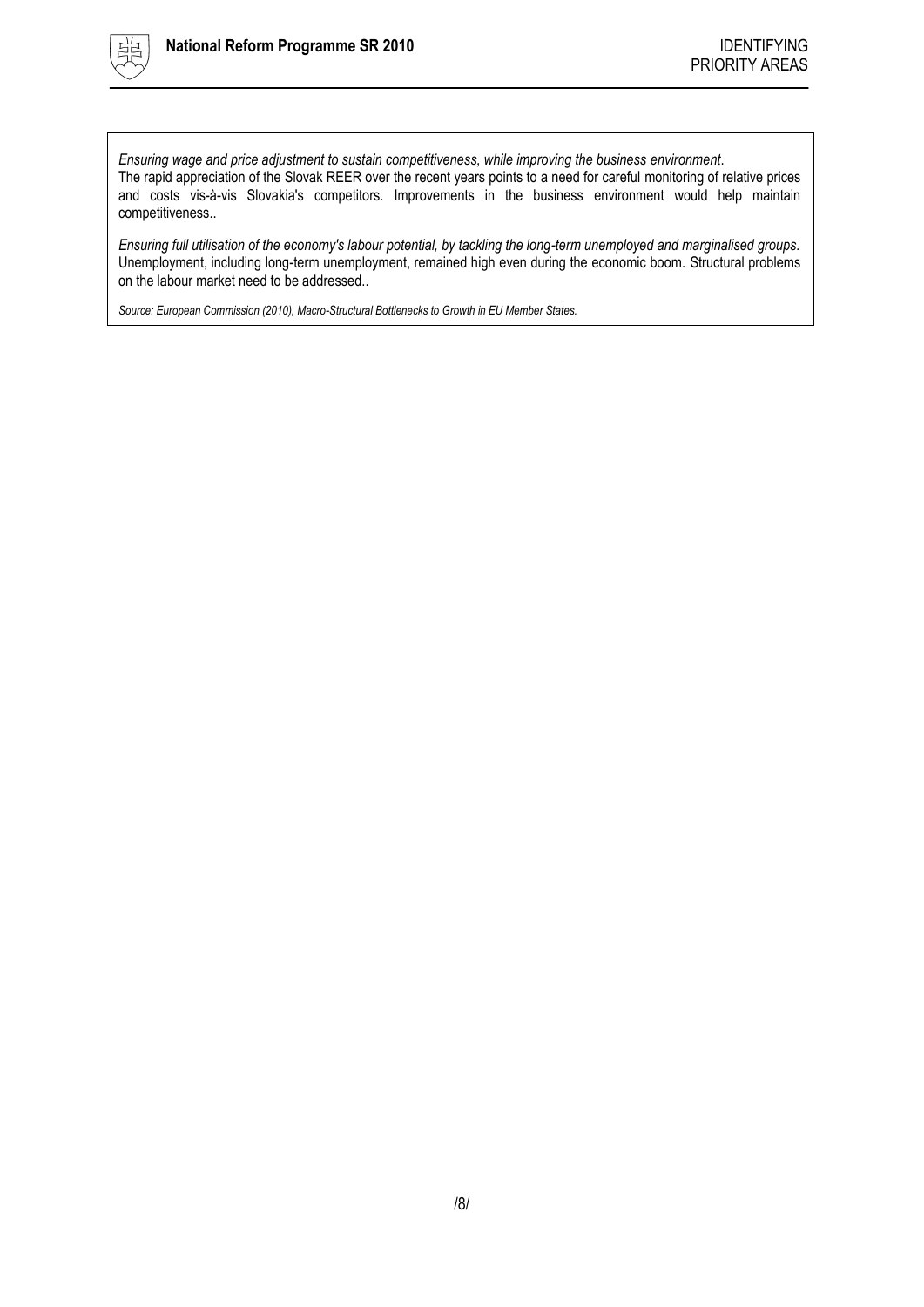# <span id="page-8-0"></span>**2 Macroeconomic and fiscal policy**

The Slovak Government considers a stable macroeconomic and fiscal policy fundamental to healthy economic development and a better quality of life. The following chapter describes the underlying macroeconomic and fiscal framework, as well as measures to ensure the healthy and sustainable development of public finances. Slovakia's economy was significantly affected by the economic crisis last year. The economy has started to gradually recover this year, but the situation in the labour market remains negative. A consolidation package is required to stabilise public finances. The Slovak Government will establish several fiscal institutions and increase the effectiveness in the collection of taxes and social contributions in order to provide better conditions for longterm sustainability of public finances.

## <span id="page-8-1"></span>**2.1 Macroeconomic framework and medium-term forecast**

Following the period of extreme economic growth from 2005 to 2008, driven mainly by the massive inflow of foreign direct investment and related growth in exports, the Slovak economy was hit, similarly to a majority of other countries, by the largest economic crisis since the end of WWII. In Slovakia, the crisis was most felt in the noticeable decline in foreign demand and consumer confidence. Since Slovakia has a small export-oriented economy, the slump in foreign demand had a considerable effect on its economic growth. Slovakia"s real GDP, growing at rates from between 8-10% in previous years, fell by 4.7% in 2009. Almost all GDP components fell, be they household consumption, investments, stocks or foreign trade.

The first signs of recovery occurred in the second quarter of 2009. Driven by increasing foreign demand, Slovakia posted one of the largest quarter-on-quarter economic growths in the EU, though its GDP was still decreasing year-on-year. GDP grew at a rate of 4.7% in the first half. This recovery was mainly driven by a growth in net exports and stock building. However, the unfavourable situation in the labour market is still fuelling a downturn in domestic consumption; investments also remain in negative figures.



*Source: Eurostat, own calculations Source: Eurostat, own calculations* 

The adverse effect of the crisis on the labour market occurred with a delay, as expected. Since 2004, the unemployment rate continuously decreased, having fallen under the 10% threshold in 2008 (as per the Labour Force Survey). The unemployment rate started increasing in 2009 and hit the 14.4% level in 2Q2010. The unemployment rate reflects developments in employment, which fell 2.8% year-on-year in 2009, and keeps falling, despite the economic recovery. The growth of the average nominal wage slowed down due to the crisis from 8.1% in 2008 to 3% in 2009. Conversely, low inflation kept real wages growing.

Following the euro changeover in Slovakia, inflation development continued to be influenced by developments in an external economic environment. The global economic crisis, along with growing unemployment, a slump in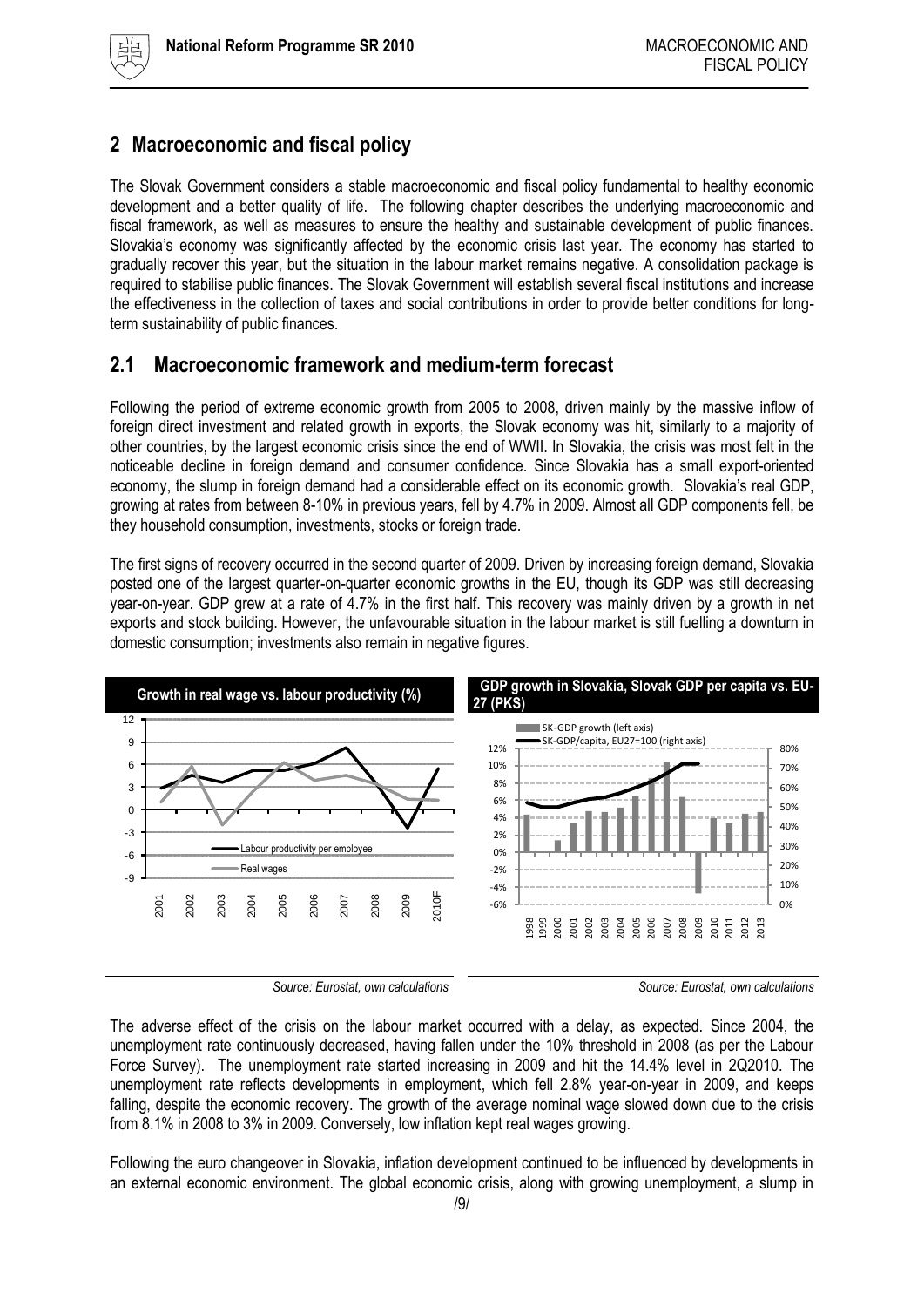

domestic demand and a fall in commodity prices, caused a considerable decline in inflation. The inflation rate kept falling throughout 2009 and, in the first two months of 2010, reached a low of 0.4% (using CPI methodology). It is the lowest inflation rate ever since CPI methodology was implemented to measure price development in Slovakia. Having reached this low, the trend in the development of overall inflation has since reversed, and the average price level has been moderately growing since March 2010. The annual inflation rate stood at 1% in August 2010.

An updated macroeconomic forecast prepared by the Ministry of Finance of the Slovak Republic in September 2010 expects Slovak GDP to grow at a rate of 4.0% in 2010. This high growth is projected to be driven by a faster economic recovery of Slovakia's major trading partners; however, planned fiscal consolidation will slow down economic growth next year. The main reasons include a decline in domestic demand and a rising inflation rate. The planned cut in the public finance deficit, from 7.8% to 4.9% projected for 2011, will be inhibited by the envisaged increased drawing of EU funds, which should facilitate growth in investments. The overall negative effect of fiscal consolidation on the growth of GDP was quantified at a percentage point level of 0.5. Sustaining GDP growth in the coming years also shows a degree of risk in the segment of foreign demand. It is associated with the fading effect of incentive packages and savings measures adopted by Slovakia's major export partners.

The negative development on the labour market is expected to stop at the end of 2010, with the employment rate expected to resume growth in 2011. On the back of this positive development in employment, the unemployment rate will gradually fall. Even though the average nominal wage will again start growing, higher inflation projected for 2011 will hold back growth in real wages. Higher inflation in 2011 will be driven, from two-thirds, by global price factors (rising food prices and rising prices of commodities affecting fuel and regulated prices) and, from one-third, by the planned increase in indirect taxes required due to fiscal consolidation.

| Projected development for selected economic indicators in Slovakia (September 2010, %)        |         |                  |        |        |        |  |
|-----------------------------------------------------------------------------------------------|---------|------------------|--------|--------|--------|--|
|                                                                                               | Actual  | <b>Projected</b> |        |        |        |  |
| <b>Indicator</b>                                                                              | 2009    | 2010             | 2011   | 2012   | 2013   |  |
| GDP, real growth                                                                              | $-4.7$  | 4.0              | 3.3    | 4.5    | 4.7    |  |
| Final household consumption, real growth                                                      | $-0.7$  | $-0.2$           | 0.4    | 3.5    | 4.0    |  |
| Gross fixed capital formation, real growth                                                    | $-10.5$ | 1.8              | 3.5    | 6.5    | 4.0    |  |
| Exports of goods and services, real growth                                                    | $-16.5$ | 13.2             | 5.5    | 7.0    | 8.6    |  |
| Imports of goods and services, real growth<br>Average monthly wage for the entire economy,    | $-17.6$ | 11.8             | 3.5    | 6.8    | 8.2    |  |
| nominal growth                                                                                | 3.0     | 2.7              | 3.7    | 5.8    | 6.1    |  |
| Average employment growth, pursuant to ESA95<br>Average unemployment rate, pursuant to Labour | $-2.4$  | $-1.4$           | 0.6    | 1.2    | 1.3    |  |
| Force Survey                                                                                  | 12.1    | 14.1             | 13.6   | 13.2   | 12.4   |  |
| Consumer price index, average growth                                                          | 1.6     | 1.4              | 3.7    | 3.5    | 3.9    |  |
| Harmonised index of consumer prices                                                           | 0.9     | 1.0              | 3.5    | 3.4    | 3.7    |  |
| Current account balance, share of GDP                                                         | $-3.2$  | $-2.2$           | $-2.3$ | $-2.1$ | $-1.3$ |  |

*Source: Ministry of Finance of the Slovak Republic*

## <span id="page-9-0"></span>**2.2 Fiscal policy and public finance**

Slovak fiscal policy was affected by the economic crisis in 2009; in an effort to mitigate its impact on the economy, the Government let automatic stabilisers operate freely and adopted anti-crisis measures. Driven by the permanent loss of potential output, the structural deficit also worsened. The headline general government deficit amounted to 7.9% of GDP in 2009. Despite the economic recovery in the course of 2010, the Ministry of Finance of the Slovak Republic estimates this year"s deficit at a level of 7.8% of GDP. The primary reason is the structure of economic growth which is driven by growing exports, while negative developments remain present in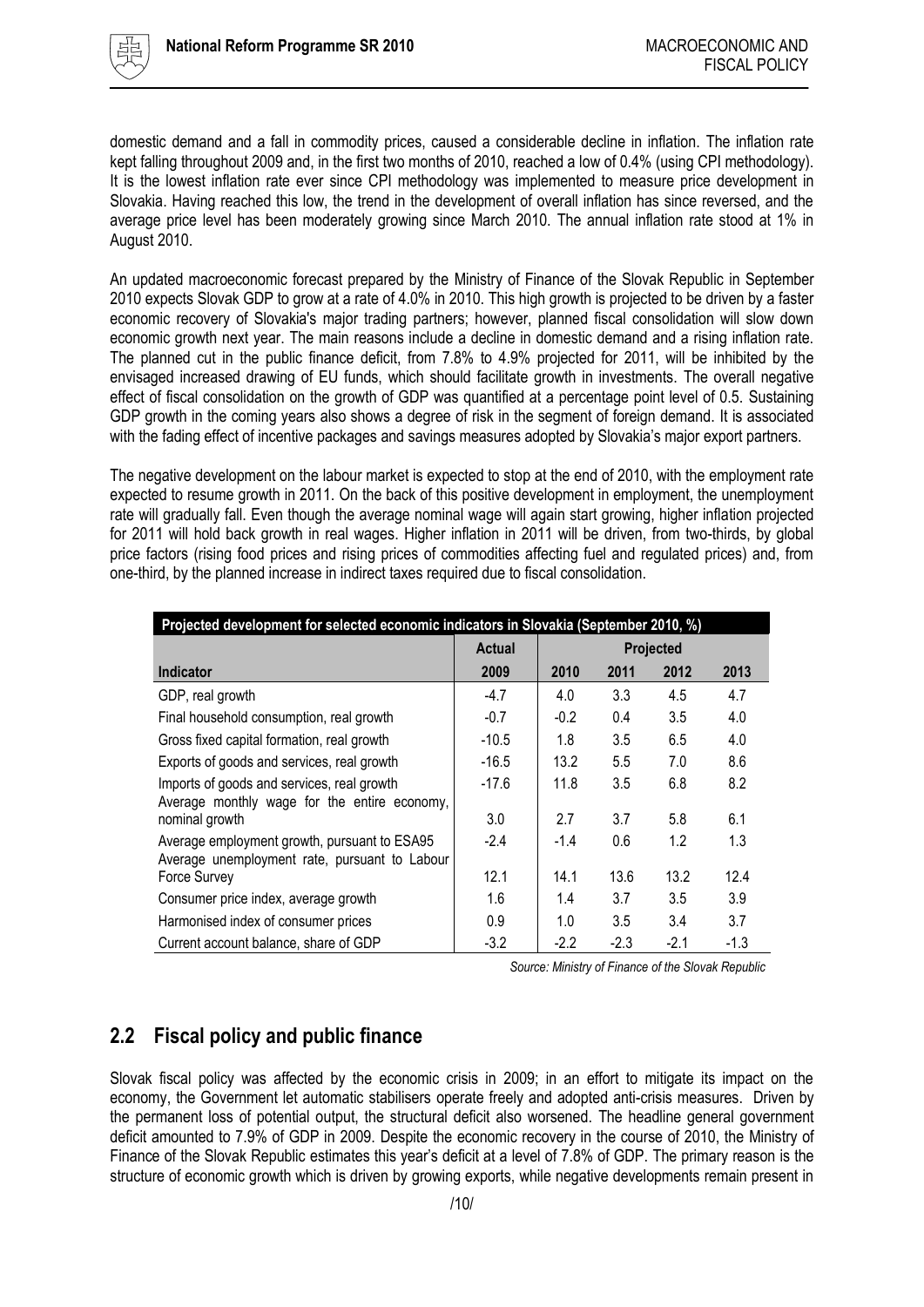

the labour market, having an adverse effect on household consumption. The low tax and social contribution intensity of exports subsequently translates into a negative development in tax revenues and social contributions of the budget. The gross general government debt is estimated to rise from 27.7% of GDP posted at the end of 2008 to 42.1% of GDP at the end of 2010.

Relatively high values of general government deficit and the rise in government debt necessitate consolidation in the medium run. The primary medium-term fiscal goal pursued by the Government is to cut the deficit below 3% of GDP in 2013 in compliance with the recommendations made under the excessive deficit procedure, which requires that ambitious consolidation objectives be set, given the unfavourable initial fiscal position in 2010.

A draft general government budget for 2011-2013 expects the general government deficit to decrease to 4.9% of GDP in 2011. For 2012 and 2013, the deficit is targeted at 3.8% and 2.9% of GDP, respectively. This means that the core part of the medium-term fiscal consolidation efforts concentrates on 2011, when measures totalling EUR 1.8 billion, or 2.5% of GDP<sup>4</sup> , are planned to be taken. The measures will affect both budget revenues and expenditures, though a majority of them focuses on expenditures.

| Fiscal policy measures in 2011 (ESA95)                                                       |                    |          |  |  |  |
|----------------------------------------------------------------------------------------------|--------------------|----------|--|--|--|
|                                                                                              | <b>EUR million</b> | % of GDP |  |  |  |
| General government revenues                                                                  | 774                | 1.1      |  |  |  |
| - broadening tax bases for income tax and social contributions                               | 255                | 0.4      |  |  |  |
| - VAT (raising the basic rate from 19% to 20%)                                               | 186                | 0.3      |  |  |  |
| - excise duties (beer, tobacco, cancellation of exemptions)                                  | 135                | 0.2      |  |  |  |
| - non-tax revenues                                                                           | 199                | 0.3      |  |  |  |
| General government expenditure                                                               | -998               | $-1.4$   |  |  |  |
| - wages in public administration                                                             | $-154$             | $-0.2$   |  |  |  |
| - expenditures on goods and services                                                         | $-150$             | $-0.2$   |  |  |  |
| - current subsidies (Slovak Television, agriculture, housing)                                | $-143$             | $-0.2$   |  |  |  |
| - investment subsidies                                                                       | -76                | $-0.1$   |  |  |  |
| - capital expenditure with low effectiveness                                                 | -80                | $-0.1$   |  |  |  |
| - corrections to EU funds                                                                    | -38                | $-0.1$   |  |  |  |
| - cuts in transfers to local governments                                                     | -90                | $-0.1$   |  |  |  |
| - savings in healthcare sector                                                               | -85                | $-0.1$   |  |  |  |
| - state funds                                                                                | -50                | $-0.1$   |  |  |  |
| - other (current expenditures of the Social Insurance Agency, government reserve fund, etc.) | $-134$             | $-0.2$   |  |  |  |
| Impact on general government balance                                                         | 1773               | 2.5      |  |  |  |

*Source: Ministry of Finance of the Slovak Republic*

For the post-2013 period, the Government plans to carry on with its consolidation efforts to gradually decrease the gross general government debt-to-GDP ratio and achieve a balanced budget on the medium-term horizon. The balanced budget is essential to the long-term sustainability of public finances, which represents the key objective under Slovakia"s fiscal policy.

## *Fiscal institutions*

 $\overline{a}$ 

The consolidation of public finances should also be facilitated by improving their transparency. The Slovak Government will therefore primarily focus on drafting a constitutional act on budgetary responsibility to define clear rules of discipline and transparency in public finances. A state budget will contain all necessary information in a comprehensive manner in order for the public to be well informed about the use of public finances. The act will specify in detail which information will always have to be provided to the public in a general government

<sup>4</sup> The need to implement measures accounting for 2.5% of GDP in 2011 has resulted from comparing a scenario without changes in the existing policies, which projects the general government deficit at a level of 7.4% of GDP in 2011, with a target deficit value set at 4.9% of GDP.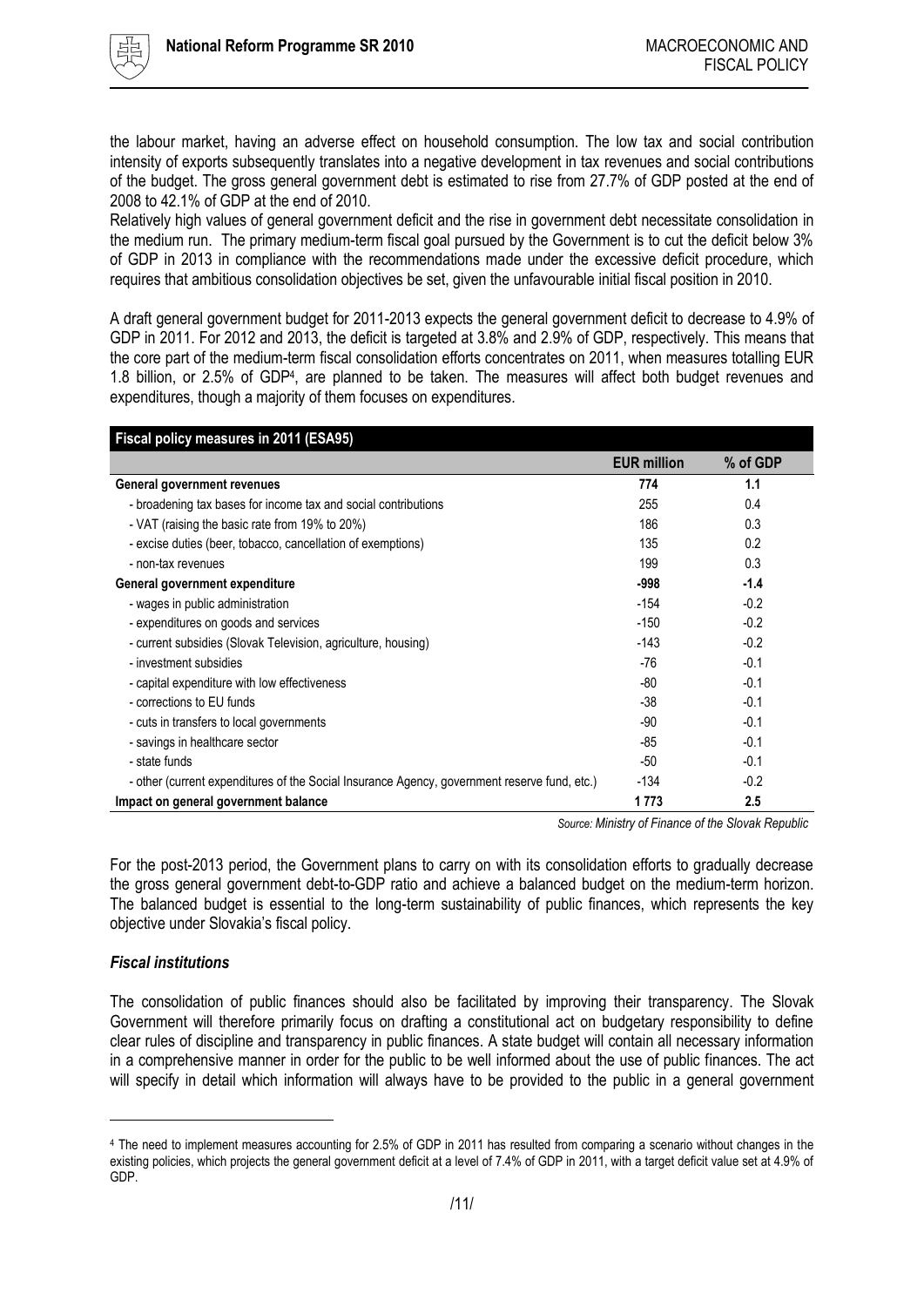

budget and a final account of general government. The same will also apply to the reporting on the budgetary performance throughout the year and to publication of macroeconomic and tax projections. At the same time, binding expenditure ceilings will be introduced to force the Government to always decide on the allocation of a pre-defined volume of resources among various priorities. A streamlined independent institution is also planned to be established in order to control the development of public finances and regularly report to the public.

The Government will also improve the quality of existing institutions by enhancing the effective use of programme budgeting at the central government as well as local government levels and complete the building of a public financial reporting and accounting system using applicable international standards. The Government will start indepth monitoring of net worth of the Slovak Republic, i.e., the difference between the state"s total assets and liabilities.

Several years of experience have shown that better regulation is necessary with respect to the possibility of local governments to cumulate debts. More precise rules will be specified for financial management of municipalities, towns and self-governing regions, which have huge financial resources at their disposal following extensive fiscal decentralisation. More stringent constraints will be introduced on increasing local government debts, and rules governing the bankruptcy of irresponsible local governments will be better specified.

#### *Tax policy*

Effective collection of taxes and social contributions reduces distortion in economic decisions, discourages tax avoidance and evasion and reduces compliance costs for individuals and businesses. Also, it ensures adequate public revenues and is able to contribute to increasing the competitive advantage of a small and open economy in international competition. Major problems in the collection of taxes and social contributions in Slovakia mainly stem from different assessment bases for taxes and social contributions, the existence of a number of nonsystematic tax allowances, and the lack of effort to fight tax evasion. Changes in the tax system will take aim at increasing its effectiveness and stabilising the share of tax revenues and social contributions in the gross domestic product.

The Government will reduce differences in the tax burden on incomes from different sources (legal forms), thus strengthening horizontal equity in taxation. The main objective is to reduce the tax burden on labour, which is considerably higher than that on capital, thus decreasing the effectiveness of the tax and social contribution system. Fiscal neutrality of proposed measures will be ensured by shifting the burden to consumption and capital. This will be accompanied by a further analysis and subsequent cancellation of unreasonable exemptions in the tax and social contribution system with the aim of converging their assessment bases (the income tax base is now still much wider than the assessment base in the case of social contributions). The Government will transfer the obligation to pay social contributions upon employees and a "super-gross" wage will be introduced, with the respective increase in the gross wage. In order to further simplify the tax and social contribution system, the Government will consider the possibility of cancelling compulsory health insurance contributions and making them part of the tax system.

Preventing tax evasion is another priority area. Total revenues from taxes and social contributions have not reflected macroeconomic developments in recent years; it implies that the collection of some taxes and social contributions has become less effective. At the same time, a decline in tax revenues expressed as a share of GDP makes fiscal consolidation more difficult, as it requires that more stringent consolidation measures be adopted on the expenditure side.

Value-added tax deserves particular attention, given the fact that VAT revenues have long not developed in line with the macroeconomic base. A number of measures must be adopted concurrently in order to address this problem, including through improving the effectiveness of control mechanisms, legislative changes, and simplifying and unifying collection of taxes and social contributions, all of which should bring additional resources to the general government budget.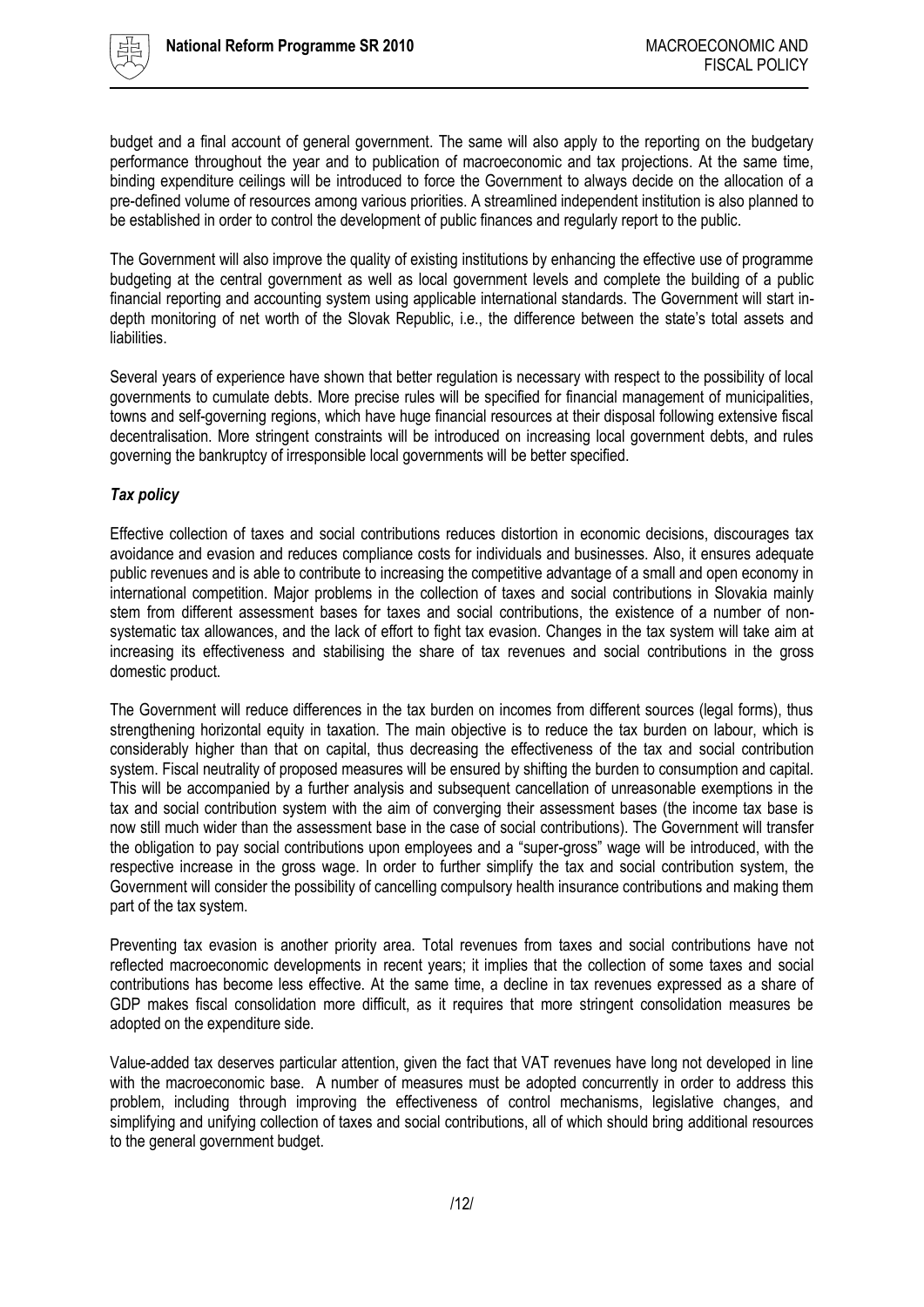

The Government will unify the collection of taxes and customs, and later social contributions, into a single authority, to be set up by restructuring the existing tax offices, and introduce a unified annual settlement of income tax and social contributions. It will simplify tax return forms and reduce the number of various administrative forms and reports. It will consider introducing a register of financial statements so that accounting units would not have to submit financial statements to several state authorities. Creating a tax administration built on electronic communication will reduce the administrative burden on taxpayers and substantially simplify their obligations.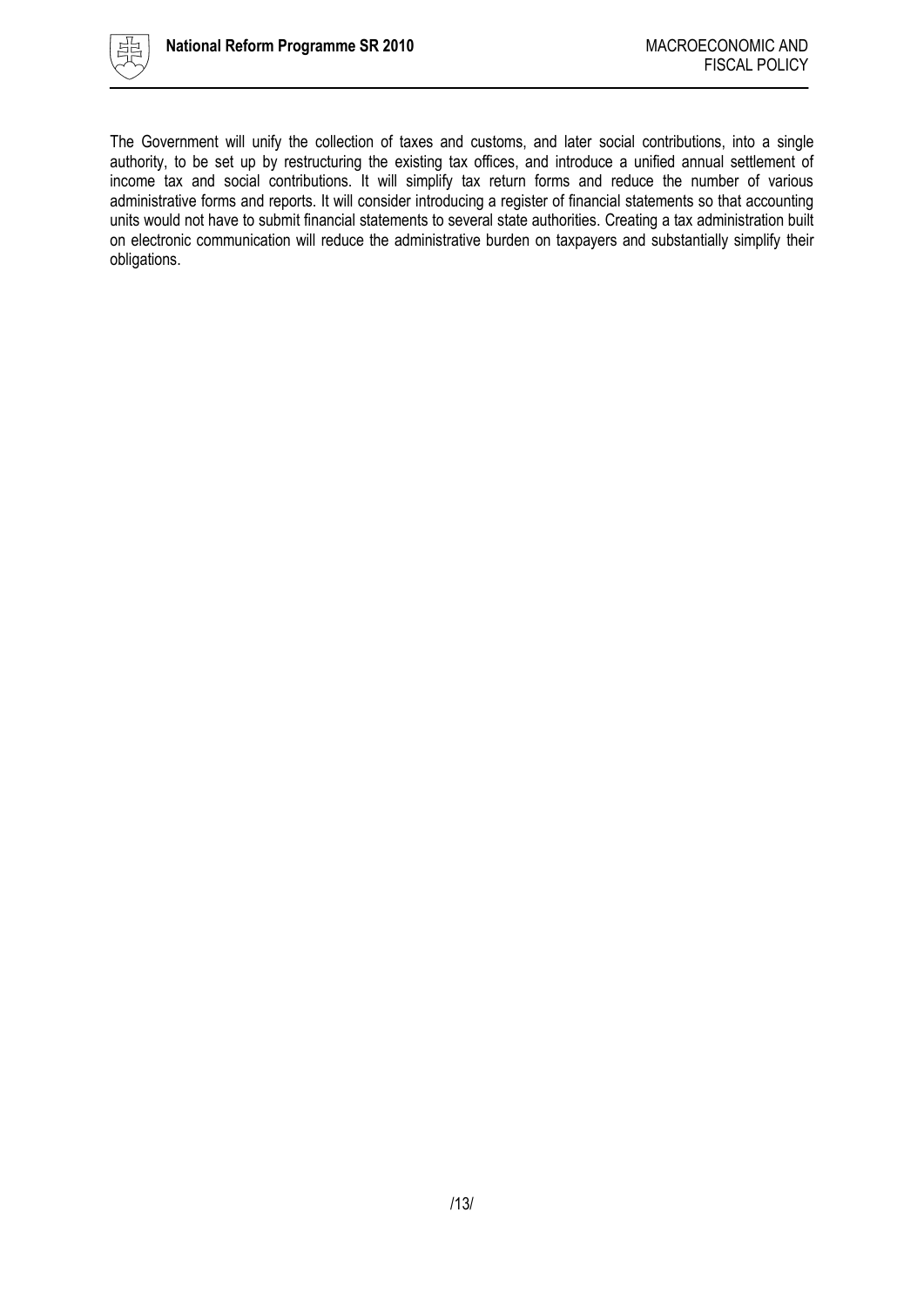

## <span id="page-13-0"></span>**3 Environmental sustainability and energy sector**

As the global leader in combating climate change, the EU has made ambitious commitments to transform economies to low-carbon ones and reach a global post-Kyoto agreement containing emission obligations also for developing countries. For this purpose, the EU earmarked fast-start funding of EUR 2.4 billion annually for the years 2010 to 2012 for developing countries; Slovakia will contribute EUR 9 million in this period (1 mil + 4 mil + 4 mil). The Slovak Government fully endorses the tasks defined at the European level and has set its own national targets. With the aim of ensuring more effective management in this area, an institutional framework will be developed to address the climate change agenda, including the division of responsibilities. The proposal will also include strengthening analytical capacities of individual ministries as an essential requirement for the preparation of basic analytical papers necessary for decision-making purposes, starting with marginal abatement cost curves (MACC).

#### *Reducing greenhouse gases emissions*

Slovakia has reduced its total emissions roughly by 34% compared to the 1990 level, which ranks it among the best in Europe. This reduction was largely caused by a natural change in the structure of Slovak economy, as the share of services on GDP increased, while agriculture decreased. Preserving the share of nuclear energy generation and a gradual increase in the use of more environmentally-friendly natural gas instead of the usual fossil fuels also played a role.

Approximately 43% of total emissions are produced by companies under the Emission Trading System (ETS). Due to the market principles governing the trading in emission allowances, further reductions can be expected in these sectors (electricity generation, lime, ceramics, brick, glass, cement industries, steel and iron manufacturing, paper mills, oil refineries). The transport sector represents a major challenge in this respect, as its emissions have increased approximately by 30% compared to the 1990 level. As far as reducing emissions in the agricultural sector is concerned, the Government wants to continue implementing measures under Rural Development Programme Axis 2 *Improving the Environment and the Countryside* (environmentally-friendly agricultural practices). The Government will review subsidies with negative impacts on the environment, especially those in the energy sector (coal mines).

#### *Renewable energy sources (RES)*

The Slovak Republic has committed to increase the share of renewable energy sources (RES) on gross final energy consumption from 6.7% in 2005 to 14% in 2020, and the share of renewable energy used in the transport sector to 10%. The Government has approved a National Action Plan for Renewable Energy for this purpose. The action plan contains measures that are already in place (e.g., compulsory addition of bio-components to fuels, promoting RES use in the business sector and in households, feed-in tariff schemes) and those that are planned (e.g., guaranteed compulsory purchase of biomethane, support of fast-growing forestry species, mandatory use of RES in new and modernised buildings), which will be further elaborated on and submitted to the Government for discussion. Priority will be given to technologies the use of which leads to having energy prices close to market prices, with regard to acceptable end-user energy prices. It is equally necessary to concentrate on developing a smart and fully integrated energy infrastructure to ensure a higher share of renewable energy, as well as steady energy supplies. The renewable energy support scheme should also be reviewed. Under the support scheme, no preference should be given to a particular renewable energy source, and market instruments should be used to the largest possible extent.

## *Energy efficiency*

A 20% increase in energy efficiency is also one of the targets set under the Europe 2020 strategy. Individual national targets are unavailable at this moment; they will be discussed as part of the revision of the Directive on end-use energy efficiency and energy services in the course of 2011. Slovakia"s current national target in this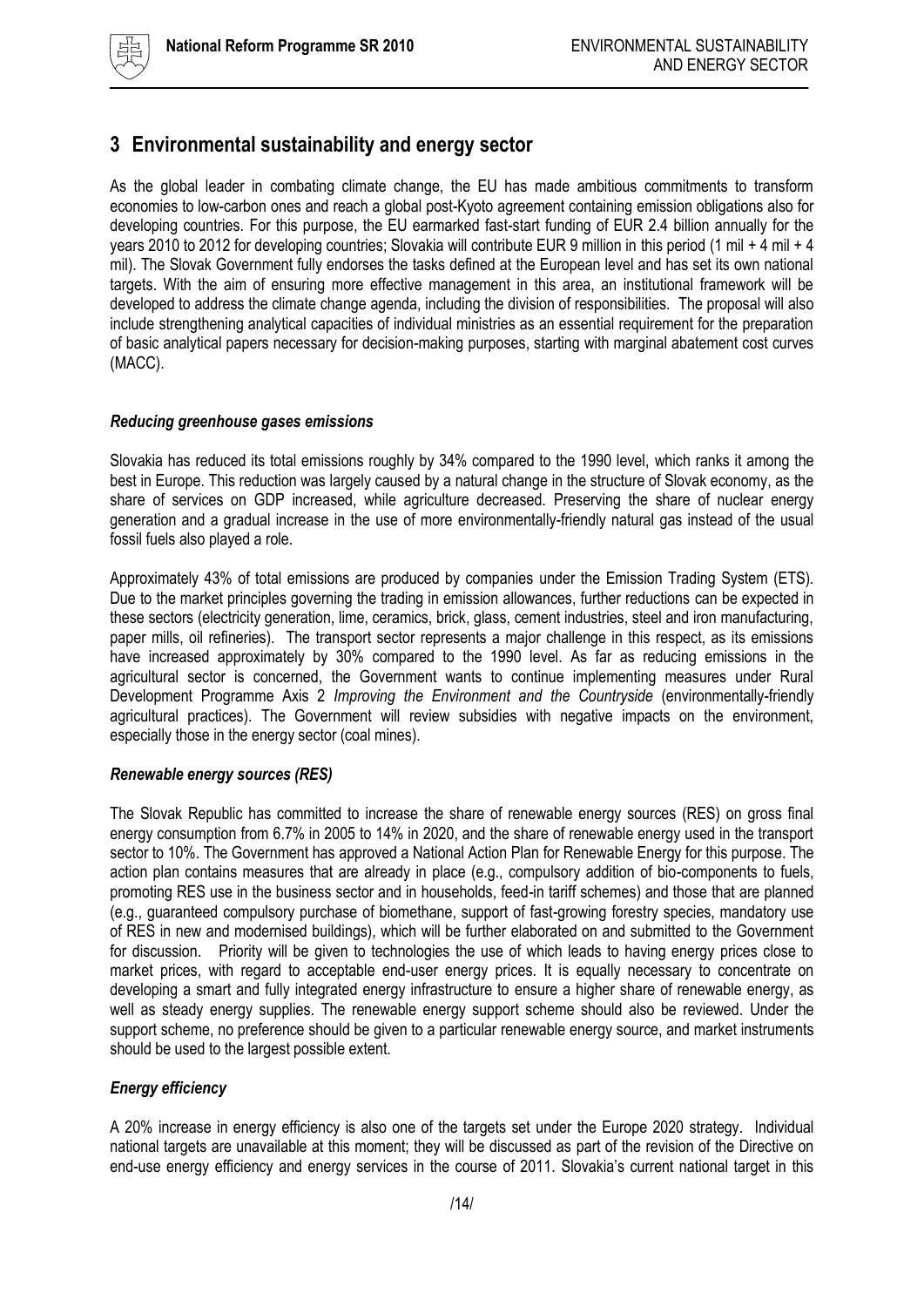

area was set by the Slovak Energy Security Strategy of 2008 as saving 11% of final energy consumption by 2020 (compared to the average consumption for the 2001-2005 period). Slovakia is currently the fifth most energy intensive country of the EU. In connection with the aim of reducing energy intensity to the EU level, an Energy Efficiency Action Plan for 2011-2013 will be presented, containing the assessment of measures taken under the Energy Efficiency Action Plan for 2008-2010 and a proposal for further implementation of these measures or adoption of additional measures in the 2011-2013 period. To that end, it is necessary to analyse the effectiveness of the measures already implemented and, based on that analysis, propose additional measures to reduce energy consumption. It is equally important to prepare an in-depth analysis of the potential for further cuts in energy consumption in individual sectors of the national economy.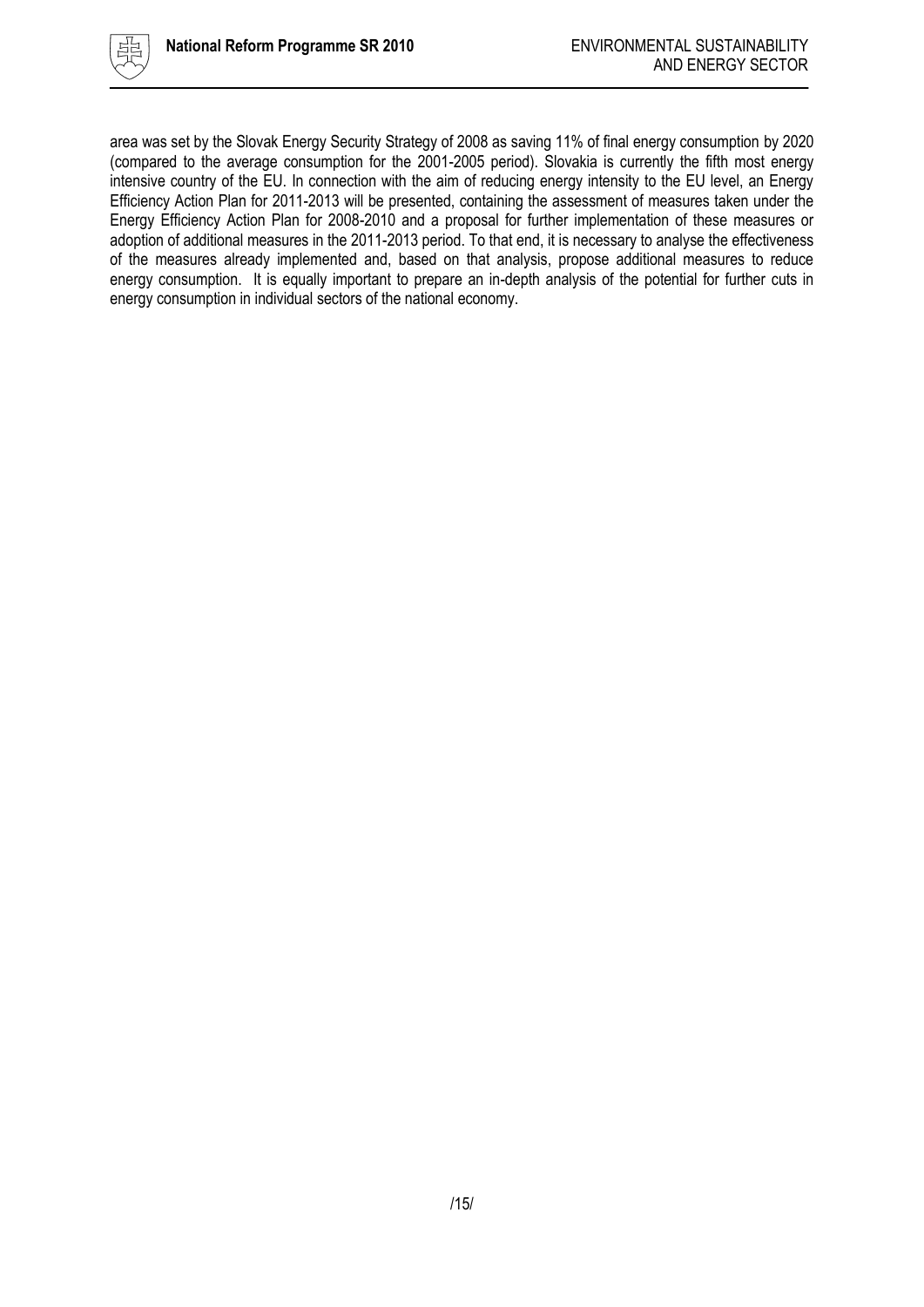# <span id="page-15-0"></span>**4 Measures proposed within the NRP priority areas**

This chapter provides a list of measures which the Government will implement within the individual priority areas. The political will to implement structural reforms is vital to their success. However, high-quality solutions also require the expert capacities behind these reforms. An adequate institutional framework that utilises sufficient expert and analytical capacities is capable of generating high-quality measures. The Government will set up analytical units within the key ministries tasked with analysing the proposed measures and linking them to budget, monitoring and evaluation.

# <span id="page-15-1"></span>**4.1 Education, science and innovation**

Education, research and development raise labour productivity and are essential to building a knowledge-based society. The benefits of education to the individual and the society come in the form of improved quality of life and health. The main strengths of the Slovak education system include a high proportion of young people with completed secondary education and a rising trend in the number of tertiary level graduates. Major challenges include increasing the funding and improving the quality of education provided. Further important issues include the disparity between the skills acquired in school and actual labour market needs, as well as the absence of lifelong learning. Within the context of improving the system as a whole, measures to reduce information asymmetry deserve special attention. In the field of science and research, it is necessary to focus in particular on the insufficient linkage between business and research, and the poor efficiency of R&D expenditure.

## *Primary and secondary education*

Making the final year of kindergarten mandatory will improve the preparedness of children for their studies, and will mitigate the disparities among children coming from different environments. This measure will help reduce the elementary school drop-out rate and improve the poor educational results of children coming from a socially disadvantaged environment. The Government will also promote the development of talented youth through support of nationwide knowledge competitions and olympiads.

A simplified structure of the study fields and a greater number of flexible and variable education positions in secondary schools will give graduates an education that better matches the demand in the labour market. When combined with the introduction of mandatory English, the Government will thus help improve the graduates" chances of employment.

Changing a teacher career growth system will incite teachers to invest in their qualifications, improving the overall quality of the pedagogical process. The new system will be free of formalism and will be based on active work with pupils. Real competition in the market for textbooks will also develop, improving both their quality and availability.

In terms of the functioning of the regional education system as a whole, financial sustainability is becoming the key issue. The funding level directly affects the quality of human resources – a vital element in the proper functioning of the entire regional education system. After its six years of operation, the Government will also finetune the normative funding system, which has served its purpose of rationalisation, but also resulted in phenomena that impacted adversely on the quality and structure of schools.

## *Tertiary education*

The Government will promote the development of top-class tertiary schools and teams by announcing an open call for projects aimed at achieving excellence. This call will cover university-wide projects, which will represent the workhorses driving the improvement of tertiary schools, as well as smaller projects focused on attracting internationally renowned scientists and pedagogues to Slovakia.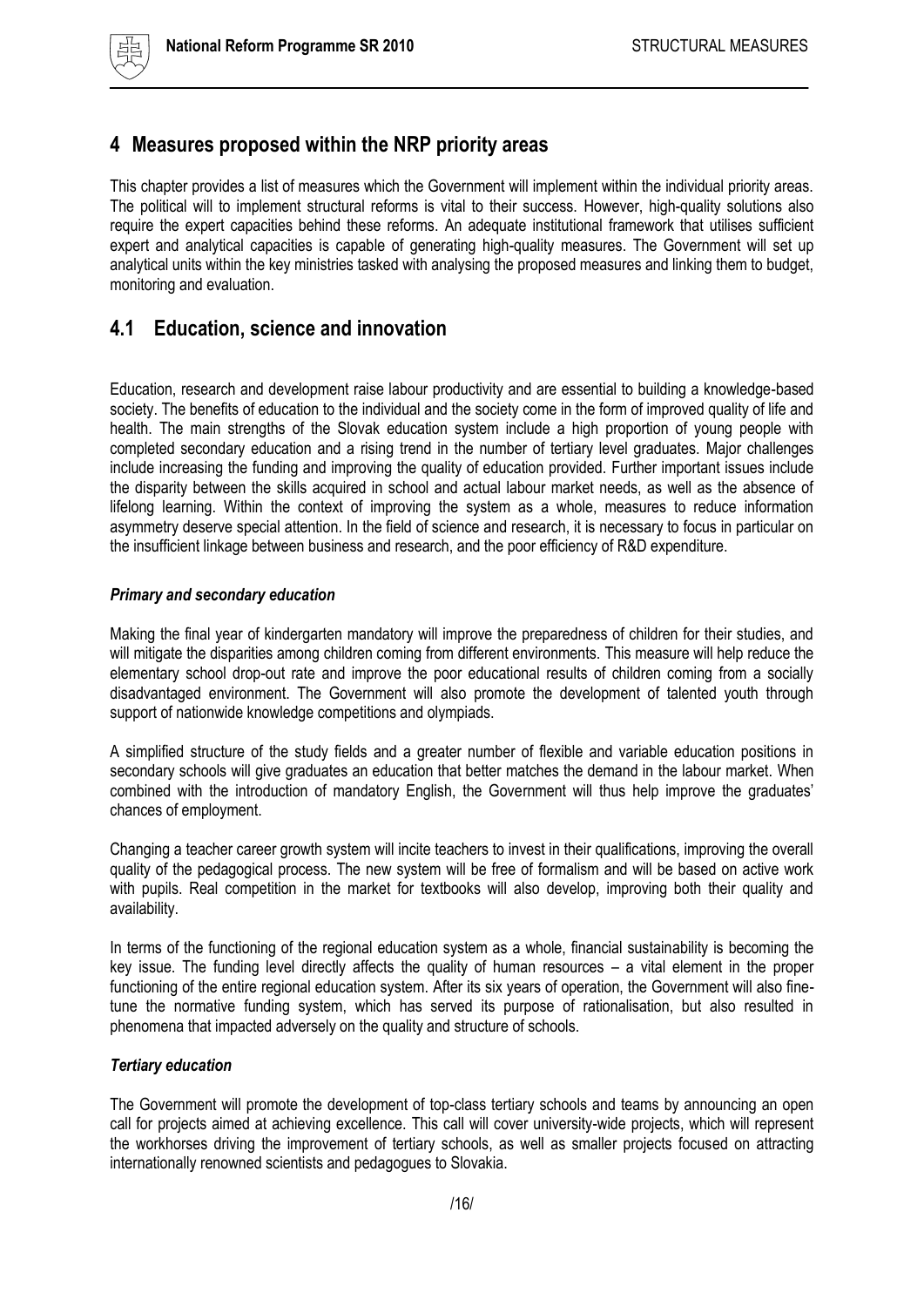

Public trust in the quality of output of tertiary education will be increased by restricting fraud in obtaining tertiary diplomas.

The Government will also lay the groundwork for improving the quality of tertiary schools by changing the accreditation process and by strengthening the Accreditation Commission. It will reduce the administrative burden associated with the accreditation process and examine the processes employed by tertiary schools to improve the quality and introduce more stringent requirements for part-time studies.

The Government will be promoting the international dimension of Slovak tertiary schools' activities. It will support the engagement of schools in international research projects and networks, as well as the mobility of students, tertiary teachers and researchers. It will define objectives for the language skills of tertiary teachers and administrative staff.

Financial sustainability is also becoming vital in tertiary education. The Government will implement a more accurate measurement of the input/output ratio, review and stabilise the criteria for the allocation of subsidies to tertiary schools, and promote the improvement of the tools of economic performance monitoring in tertiary education.

#### *Lifelong learning and training*

As societal development is becoming more dynamic, lifelong learning – and further training in particular – is gaining in importance. An effective system of further training will give citizens easy access to flexible extension and deepening of their qualifications, which in turn will improve their chances of employment in the labour market, as well as their personal growth and quality of life. The lifelong learning strategy will be reviewed and updated; it will mainly include measures to systemically reduce information asymmetry in the area of further training. Creating freely accessible educational content will raise the level of citizens" key competencies, facilitating their employment in the labour market. Support will be given to further training activities that target personal development and an improved quality of life.

#### *Science, research and development*

A new science funding system will be introduced to improve the efficiency of funds allocation to the best research projects. A transparent system of institutional and grant financing of research will be set up to ensure a level playing field for all research facilities. This will incite more intensive cooperation among individual facilities within tertiary schools and other research institutions. The new system will concentrate funds in demanding projects based on a competitive principle, with mandatory engagement of high-quality foreign evaluators in the decisionmaking regarding these projects. The Government will also pave the way for increased private funding of science and research.

It plans to improve the effectiveness of EU funds drawing, in particular by reducing the administrative burden placed on school and scientific staff. The process of managing EU funds in the fields of education, research and development, which is overly complicated and bureaucratic and is the cause of poor transparency and purpose of the funds drawn, as well as of very poor drawing, will be simplified and made more efficient. This will limit room for corruption and increase the volume of funds actually flowing into science and education.

## *Innovation*

The Government will create conditions for the promotion of innovation activities both in the private and public sector. The existing tools to support innovation are lacking; they work with small volumes of funds and their effectiveness and efficiency is questionable. Therefore, it is necessary to introduce a system of modern support tools that will increase innovation activity in the business and academic communities. Tools will be developed to directly support clusters and interlink universities with the business sector. Investment aid granting rules will also change with a view to targeting investments of high technological value of production and investments in applied research.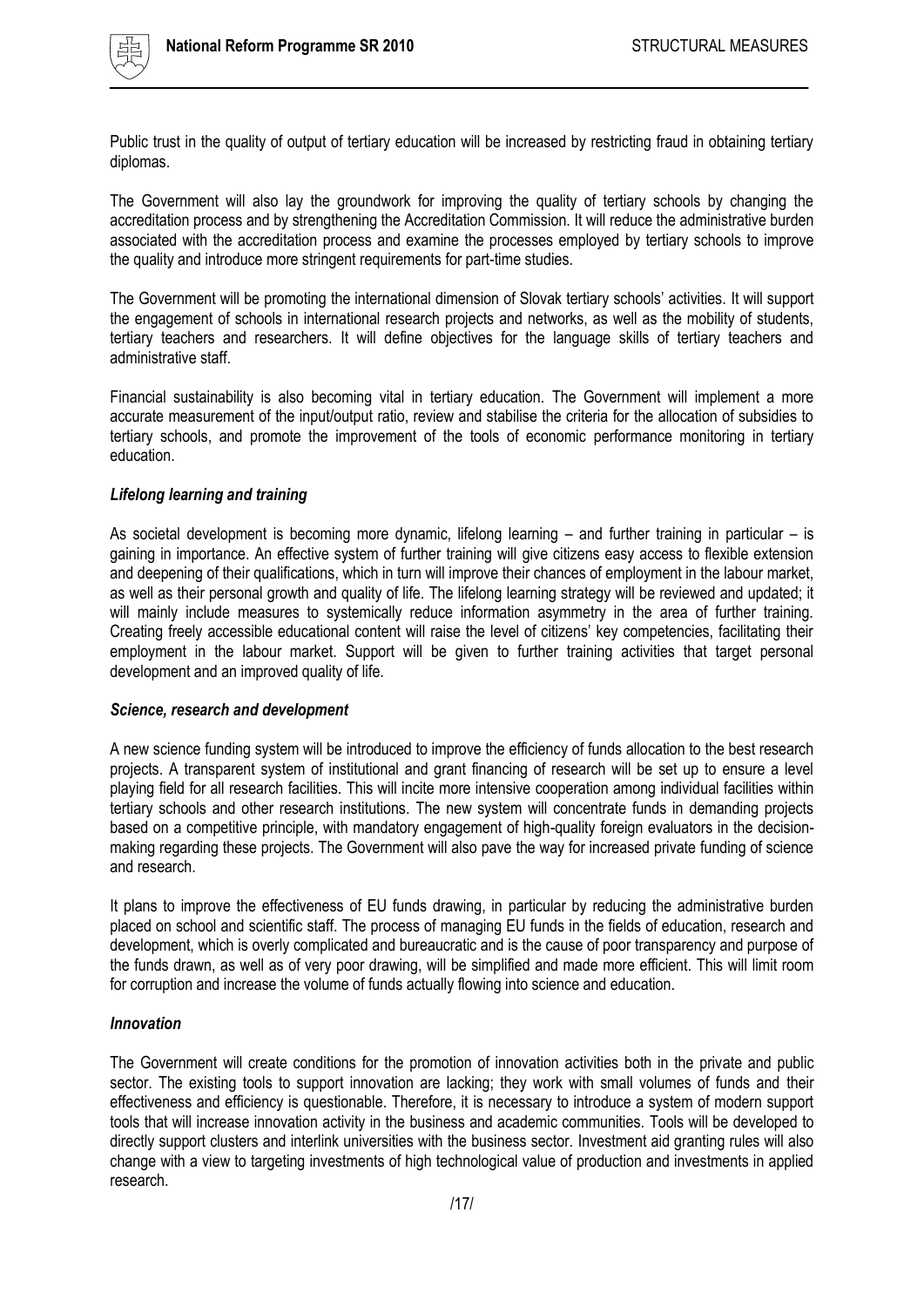# <span id="page-17-0"></span>**4.2 Employment and social inclusion**

Slovakia belongs to countries with a relatively high unemployment rate. It's reduction and increasing employment, apart from the social dimension, also has an important impact on performance of the economy through increased workforce participation and productivity. A particular challenge is to improve the situation on the periphery of the labour market bordering on inactivity. For a number of years, Slovakia has had the highest unemployment rate in the EU and a relatively low employment rate of elderly. Further persistent challenges include interconnecting the education system with the labour market and regional disparities.

## *Employment*

Factors that should significantly contribute to increasing employment include, in particular, a reduced payroll tax and insurance contribution burden, more flexibility in employment relationships, and reduced employer costs and administrative burdens. An amendment of the Labour Code and other employment regulations will simplify the creation, alteration and termination of an employment contract, thus supporting employer ability to flexibly respond to changing labour market needs and create jobs. The minimum requirements on working time management will be updated. A review of the degree of participation of employee representatives will reduce the restrictions that bind employers in deciding upon working conditions.

The effectiveness and efficiency of the individual tools to tackle unemployment will be improved by a comprehensive review of active labour market policies. This concerns, in particular, that there are used for the purpose intended, prevention of their misuse, and a reduced administrative burden associated with their implementation. Permitting competition for public employment services will allow non-public employment services to take part to a greater extent in supporting and assisting labour market participants, especially in terms of integrating the long-term unemployed and other designated groups of disadvantaged jobseekers in the labour market. The Government will thus follow up on the recent changes in active policies.

The high rate of long-term unemployment will also be addressed by increasing the motivation of the long-term unemployed to seek and accept jobs through the introduction of an intermediate labour market. The long-term unemployed are often only capable of finding work at the minimum wage or a very low wage, which differs little from the unemployment benefit. Therefore, in addition to the low interest of employers in this group, their chances of finding employment are also reduced by the low financial attractiveness of the jobs available. The introduction of an intermediate labour market will provide a stage in between long-term unemployment and employment, allowing the long-term unemployed to receive part of the subsistence benefit and the associated bonuses along with their pay. This will increase their motivation to also work for a lower wage, helping them to develop working habits and gain skills. If they lose their job, they will thus have sufficient working skills to prevent them from relapsing into the group of the long-term unemployed.

Employment support will also be directed at parents, especially during the stage of raising minors, when their income declines. At present, it is not possible to receive a parental allowance while being employed. For parents, it frequently does not even pay off to work unless their pay significantly exceeds the allowance they thus have to sacrifice. In order to rectify the existing situation, legislative barriers preventing parents from working while receiving the family allowance will be eliminated.

## *Social inclusion*

The Government will promote social inclusion and employment by making the existing tools of assistance in material need more effective, and by creating new ones. The present system of assistance in material need is complicated and does little to activate the recipient. More stringent and specifically targeted conditions of assistance in material need, along with the introduction of activation elements, will help motivate the recipients to look for employment. The Government will also define priorities and take measures to address the issues of socially excluded communities, with a view to encourage their members to work, raise and educate children, and to care for dignified housing.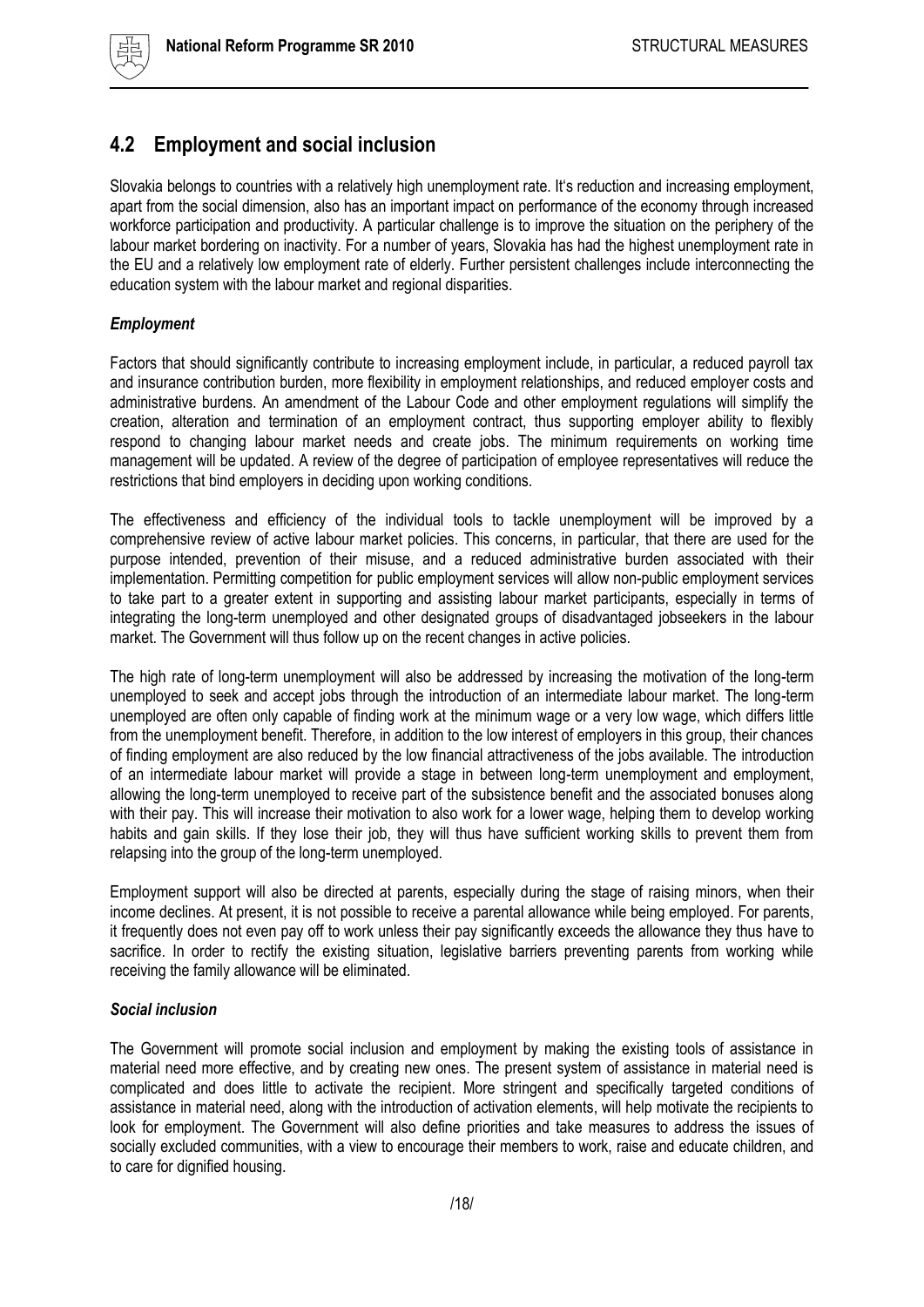

The Government will improve the integration and social inclusion of persons with disabilities and ensure the provision of accessible, sustainable and high-quality social services. In view of the demographic development linked with an ageing population and the increasing numbers of persons dependent on the help of others, it is becoming increasingly important and necessary to ensure long-term, accessible and sustainable social care and health care. In this context, social services are indisputably gaining in importance as a source of jobs on the one hand, and as a means of aligning work and family life on the other – namely in connection with the presence of a family member dependent on the help of another person.

## <span id="page-18-0"></span>**4.3 Business environment**

The most significant drawbacks of the Slovak business environment include poor enforceability of rights, nontransparent public procurement (disrespect for public procurement rules and procedures), and the provision of subsidies (including structural funds). There is excessive bureaucracy, i.e., an undue administrative burden placed on entrepreneurs and businesses, especially when paying taxes and contributions. There is no comprehensive system to facilitate the establishment and winding up of innovative companies (including access to venture capital). A stable and predictable business environment also inevitably requires a responsible fiscal policy. Therefore, the Government"s aim in the business environment sphere is to simplify the existing legislation, to relax the conditions for starting up a business, and to promote stronger competition and innovative enterprises. A reduced payroll tax and insurance contribution burden implies lower labour costs for employers. The Government will also make bankruptcy legislation more effective, including the reinstatement of bankruptcy proceedings initiated by creditors.

## *Administrative burden and regulation*

Reducing the administrative burden in the business sector will eliminate unnecessary costs and support economic activity and employment growth. The Government will draw up specific proposals of administrative burden reduction in order for Slovakia to meet the target of reducing administrative costs arising from national legislation by 25% by 2012.

Another important element of better regulation is to simplify and accelerate the starting up of business by completing the single business contact points (one-stop shops), which are already in operation. The Government will make it possible for both natural and legal person to communicate with the single contact points in electronic form. It will also facilitate electronic payment of the administration and court fees associated with the issuance of a business license and with the registration of a company in the commercial register maintained by the relevant court. Based on an audit of the permits and licenses issued by the state, it is advisable to consider changing certain registration and permit obligations to the form of simple notification and abolishing those that are unsubstantiated.

## *Small and medium-sized enterprises*

The Government will set up a sustainable project aimed at improving the access of smaller innovative companies to funding. In cooperation with the European Investment Fund, the Slovak Government will launch the JEREMIE initiative to support small and medium-sized enterprises; this will provide for the funding of guarantee and loan funds, as well as venture capital funds.

## *Transport infrastructure*

The Government will ensure better accessibility of regions by accelerating the construction of the primary road network, i.e., motorways and expressways. It will draw up a motorway and expressway construction programme for 2011 through 2014, and will reallocate resources from EU funds so that they can be used more intensively in the construction of motorways. It will also focus on improving the parameters of 1st class roads, addressing problematic sections with a view to improving their capacity and safety parameters.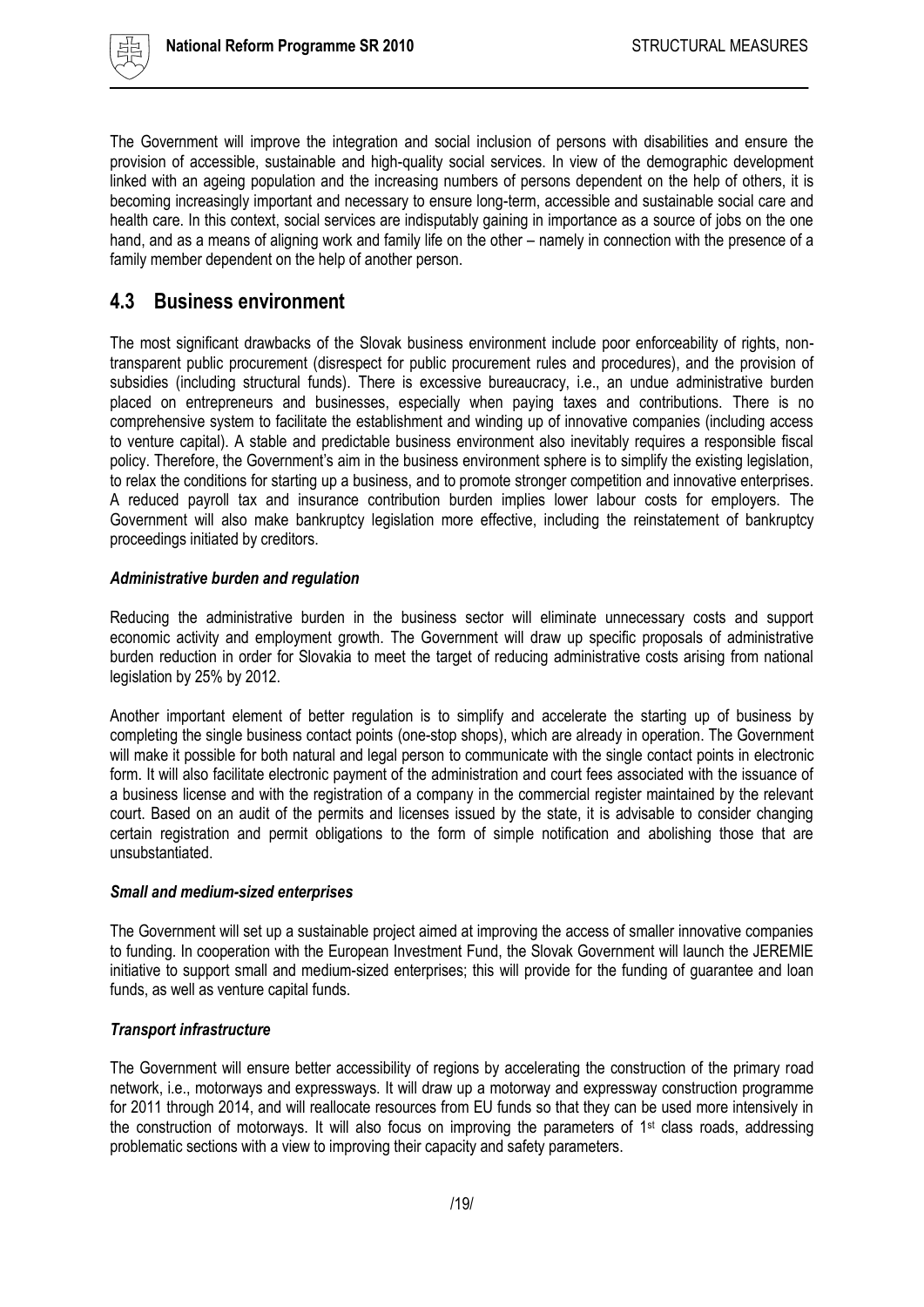

In order to improve railway infrastructure quality, the modernisation of railways and the building of intermodal terminals will continue with the goal of maintaining the railway"s share in the transport market. The Government will also adopt measures to use the railway infrastructure more efficiently, so as to raise its competitiveness. With the aim of improving the quality of services, the Government will adopt measures to revitalise and boost the economic efficiency of railway companies. It will draw up a schedule for the entry of a strategic investor into ZSSK Cargo, and for the renewal of the passenger rail transport fleet.

In the field of aviation, the Government will set the stage for improving the efficiency and for further developing the Bratislava airport and other regional airports. In maritime transport, it will continue to support the development of a high-quality continuous Danube waterway. The objective here is to guarantee the navigability of the Danube waterway in its original basin and to expand the offer of river information services as a prerequisite of competitive inland waterway transport.

#### *E-Government*

E-Government gives citizens and businesses access to the information and services of public administration. Its benefits include improved efficiency of public administration, reduced administrative burden placed on individuals and businesses when communicating with public administration authorities, indirect support of information society and the ICT industry, and less room for corruption and improved transparency in public administration.

The Government will significantly promote the development of E-Government; public services will be accessible through multiple electronic channels, with due regard for warranting information security. Key projects will include those dealing with the development of infrastructure and the fundamental architectural components of an integrated information system operated by the public administration, pursuant to the National Concept for Informatisation of Public Administration. Using ICT in the so-called e-Democracy services will strengthen the active engagement of citizens in the public administration"s decision-making processes. The implementation of the above projects, combined with the use of uniform standards in e-Government information systems and adherence to the principles of information system interoperability, will provide the cornerstone for public administration and a technological communication infrastructure that will ensure an effective and simple linkage among the individual sectors of general and local public administration. In terms of mutual cooperation among information systems and e-Government services, it is necessary to address the internal (and subsequently also international) interoperability of information systems of public administration as a whole. Via its ministries, the Slovak government will cooperate in cross-border initiatives and participate in significant pan-European projects with a view to ensuring the best possible interoperability and compatibility of electronic processes as required by the Single European Market.

## <span id="page-19-0"></span>**4.4 Transparent conditions and enforceability of rights**

A transparent environment free of corruption promotes efficiency and economic growth and contributes to equal opportunities in the economy, ultimately improving social welfare. In order to combat corruption effectively, it is necessary to increase transparency and restrict room for unfair practices in any handling of state property, in public institutions and local government bodies, and in public procurement. The prevailing mistrust of public institutions, courts and judges stems from the poor enforceability of rights, as well as the situation concerning corruption and cronyism in Slovakia.

#### *Corruption and cronyism*

One of the first steps in combating corruption and cronyism will be the mandatory publication of contracts involving public finance. The effect of contracts will be conditioned by their publication on the Internet. Public procurement contracts concluded by the individual ministries and their subordinate institutions in the past will additionally be published.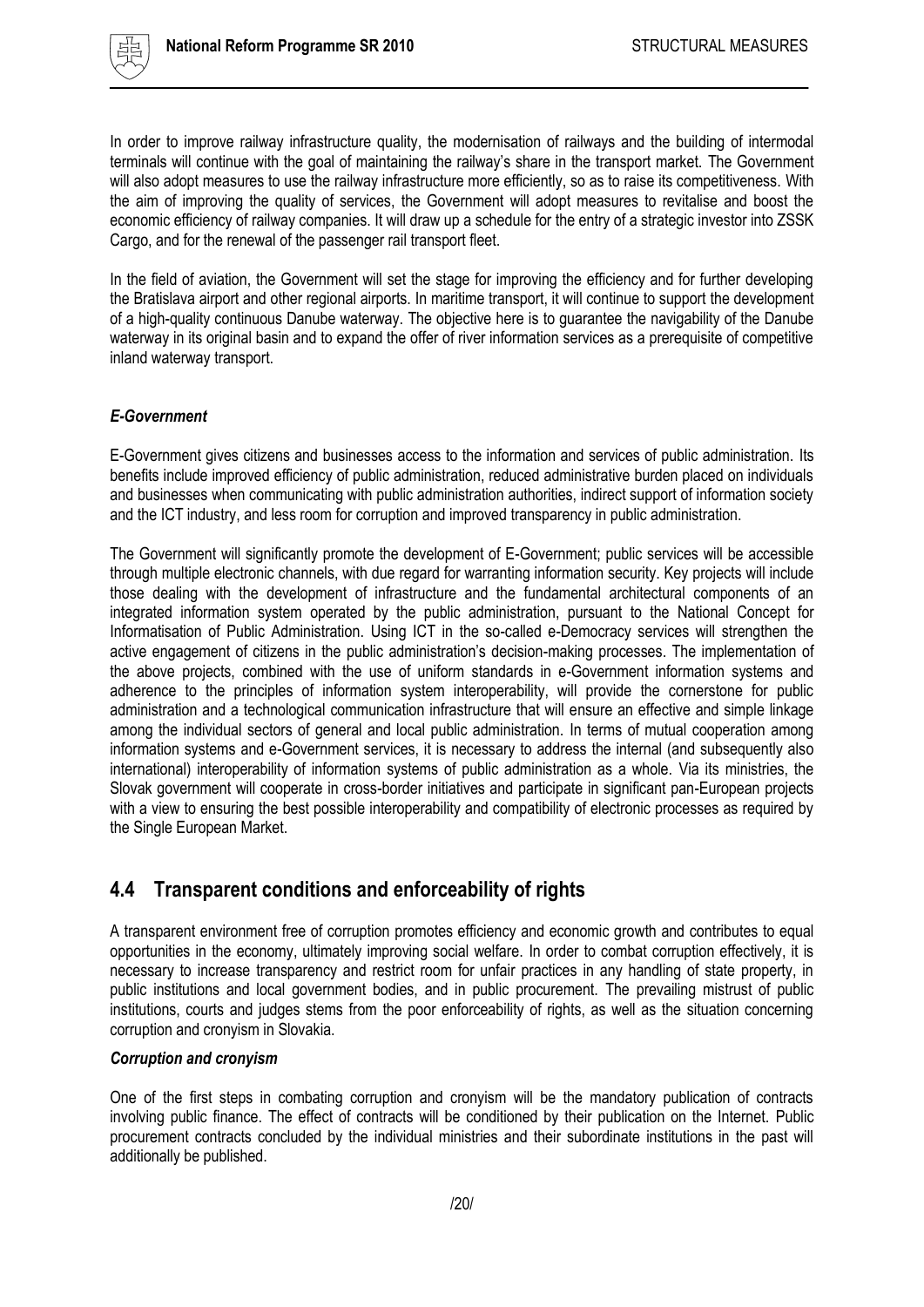

#### *Public procurement and the effective distribution of public funds*

Effective public spending is best warranted by the transparent application of electronic public procurement and the use of e-auctions by all of the ministries, as well as state-owned enterprises. Transparency can also be improved through the modernisation and expansion of services provided under the Journal of Public Procurement, including, e.g., the publishing of calls for tenders, the results of commission evaluations along with the justification for the exclusion of a tender by the tender evaluation commission, as well as draft criteria for tender evaluation.

The public will also have the possibility to point out specific cases of wasteful spending. The Ministry of Finance will take these notifications into account as well as in the course of budget preparation and drawing. With the aim of further improving the effectiveness of public funds allocation, the Government will introduce transparent rules and a level playing field in the distribution of subsidies within all ministries. This also relates to regular publication of up-to-date implementation overviews (e.g., the progress achieved in contracting, drawing, frequently asked questions and other aids for applicants, examples of projects implemented), as well as the evaluation of costeffectiveness and efficiency.

#### *Courts and the Judiciary Council*

Increased transparency and prevention of unlawful interference will be ensured through obligatory publication of judicial decisions, including reasoning, and meetings of the Judiciary Council on a central website. All hearings will be recorded and the possibility to keep track of the progress in proceedings will be available.

Judicial proceedings will be speed up and the effectiveness in the work of courts enhanced by means of simplified procedural practices, deadlines for decision-making on selected matters, a new delivery system of judicial documents, and a fully ICT-based judiciary system. In order to avoid any unlawful interference in the case of the replacement of a legal judge, strict rules will be introduced on the preparation of work schedules for judges and stringent conditions for the replacement of a judge.

## <span id="page-20-0"></span>**4.5 Health**

 $\overline{a}$ 

Despite a steep increase in healthcare expenditure over the past few years, Slovakia still lags considerably in performance behind EU Member States. Healthcare expenditure in Slovakia grew significantly faster than in countries with similar GDP per capita and the EC expects the growth rate to be one of the highest in the EU by 2060<sup>5</sup> . Nonetheless, the increase in life expectancy was lower than the EU average. Key challenges include increasing efficiency of health expenditures and the availability and quality of healthcare for all groups of the population.

#### *Availability of healthcare and information*

The Government will increase the availability of healthcare by adjusting the minimum network of healthcare providers and the rules for waiting lists. The minimum network of healthcare providers will be adjusted irrespective of their legal form and founder, and the minimum healthcare availability standards will be set for all types of providers. The availability of individual health services will be improved by establishing explicit and transparent rules for waiting lists, coupled with an effective enforcement of the maximum wait time.

By making available the quality ratings of healthcare providers which may be compared with each other, patients will be able to make a more informed choice of their health insurer and health care provider. The rankings of

<sup>5</sup> OECD (2010) OECD Economic Surveys: Slovak Republic 2010, Paris, OECD Publishing.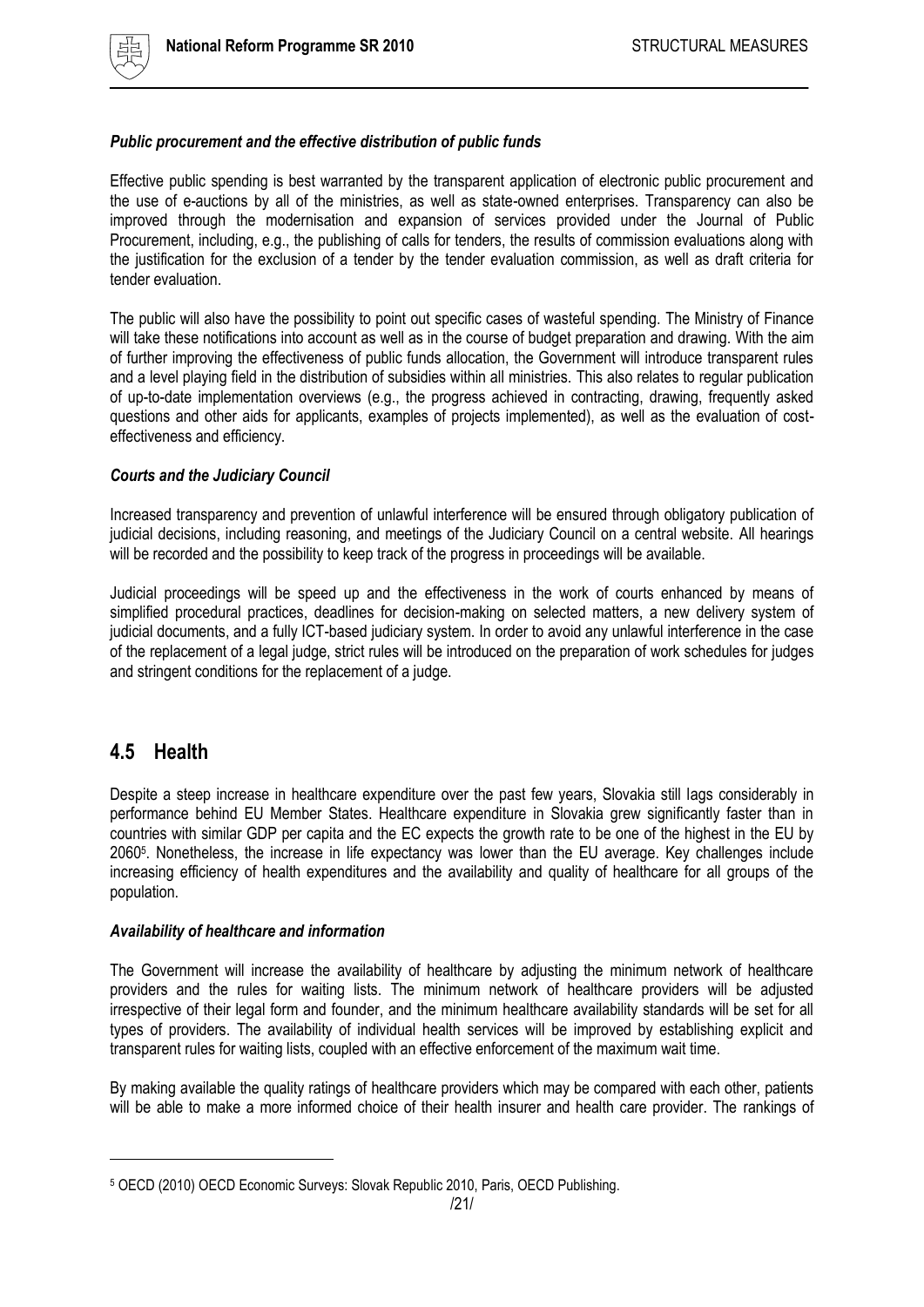

healthcare provider based on a unified methodology will be mandatorily published by health insurers on their websites. Patients will participate in the evaluation of healthcare providers.

#### *Pharmaceuticals policy*

The pharmaceuticals policy reform will improve the affordability of drugs and the efficiency of related expenditures. In the area of pharmaceuticals categorisation, the Government will focus on improving the transparency and predictability of pharmaceuticals policy processes and on curbing corruption. Restricting the placement of relatively ineffective or cost-ineffective drugs on the market will be achieved by strengthening the role of the pharmaco-economic assessment of a drug upon its inclusion in the list of drugs covered by the basic insurance package and in setting the level of copayments for drugs.

The effectiveness of expenditures on pharmaceuticals will also be improved by introducing a drug prescription based on its active substance – the so-called generic prescription, and by the use of therapeutically equivalent drugs sold at a lower price and with a lower copayment. This will prevent questionable marketing practices in the medicines supply chain. Likewise, the introduction of a degressive margin applied on drugs supplied to hospitals as well as more relaxed rules for the sale of drugs over the Internet and the sale of over-the-counter drugs in other (registered) stores will contribute to a more effective use of public funds.

The Government will promote affordability of drugs for socially vulnerable groups by introducing ceilings for their total drug costs. Patients with a disability, and pensioners, will pay a maximum of 30 euro or, respectively, 45 euro, in copayments for drugs per quarter, and any additional payments will be refunded by their health insurer.

#### *Providers and health insurance market*

Increased efficiency of healthcare expenditures will be considerably strengthened by changes in the regulation of the health insurance market and the healthcare provider market. The Government will impose an obligation to publish on the Internet all contracts between health insurers and healthcare providers. The transformation of state-run hospitals into stock companies, and allowing the same for non-profit organisations, will facilitate better management of hospitals. This will improve the supervision over the effective use of funds and exert pressure on preventing operational losses observed in the past. At the same time, it will strengthen the accountability for the management of hospitals and create more space for the inflow of private capital.

The effectiveness of healthcare expenditures will also be increased by introducing a payment system based on diagnosis-related groups (DRG). For every hospital hospitalisation, the DRG system will assign a previously set specific volume of funds based on the diagnosis, procedures, age, gender, presence of other diseases or complications, and other measurable criteria. Each hospital will thus receive the same amount of money for an identical standardized procedure with the same diagnosis from an insurance company.

The Government will improve the health insurance market by reducing the space for health insurance companies to choose low-cost and high income groups. The risk adjustment system will be supplemented with diagnostic information obtained on the basis of the so-called pharmacy-based cost groups (PCG). A mechanism for the solidarity-based sharing of a portion of catastrophic costs of the insured will be established.